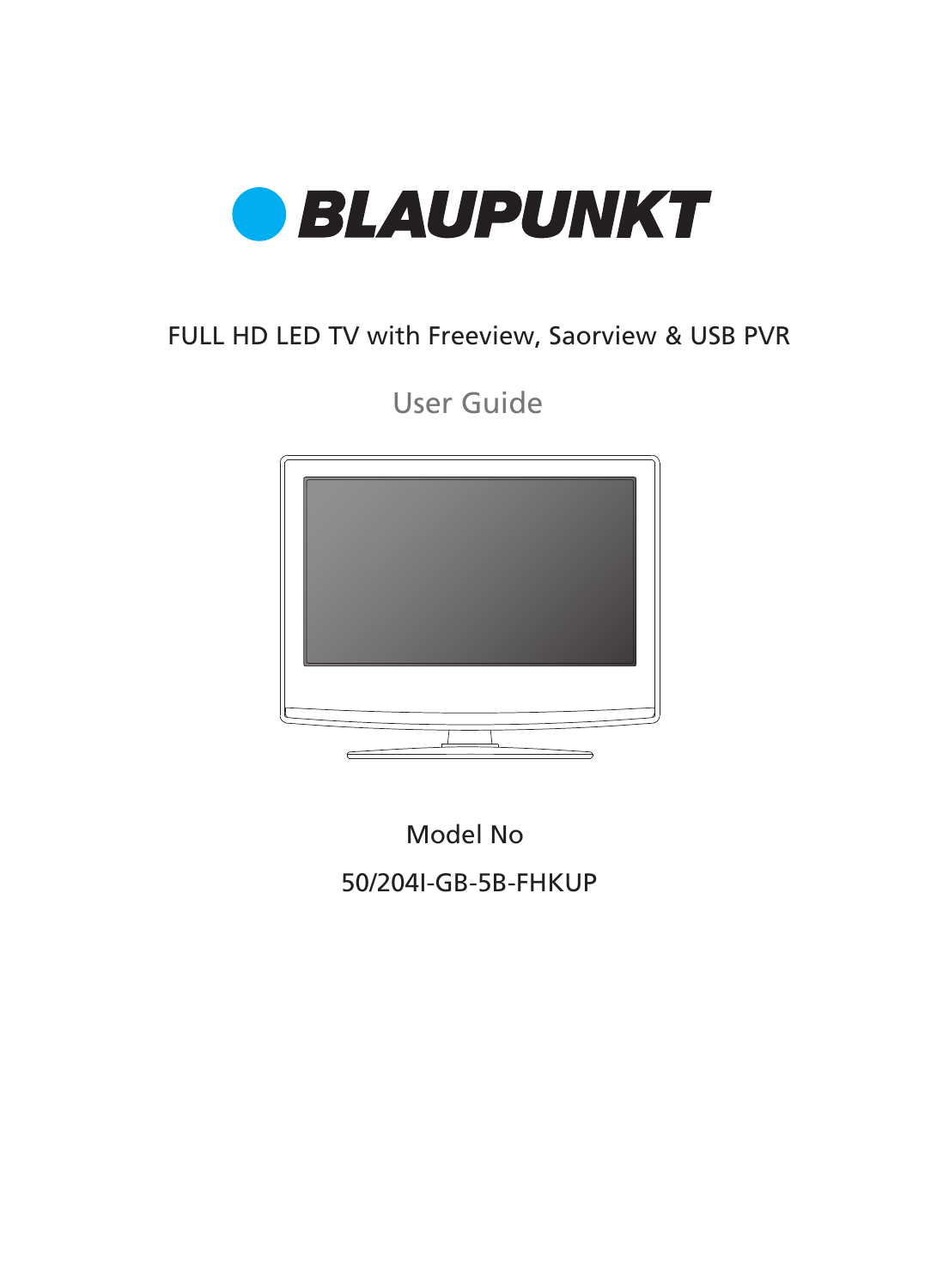## **IMPORTANT SAFETY INSTRUCTIONS**



Please read these instructions. All the safety and operating instructions should be read before the appliance is operated.

#### Warnings

- To reduce the risk of fire, electric shock or damage to the television, do not expose it to dust, rain or moisture, or place any objects filled with liquids on or near the television.
- Do not place the television in a confined space. Ensure that nothing can obstruct the ventilation openings at the rear of the television.

To prevent spread of fire, keep candles or other open flames away from this product at all times



• Dispose of this television and any components including batteries in an environmentally friendly manner. If in doubt, please contact your local authority for details of recycling.

#### Safety

- For your safety, this appliance is fitted with a fused moulded 3 pin mains plug. Should the fuse need to be replaced, ensure that any replacement is of the same amperage and approved with the BSI mark.
- Never try and replace the mains plug unless you have adequate qualifications and are legally authorised to do so. In the event that a replacement Mains cable is required, contact the manufacturer for a suitable replacement.
- Never use the television if it is damaged in any way.
- Always place the television on a flat level surface avoiding anywhere which may be subject to strong vibration.
- Ensure the television is not placed on top of the power cable as the weight of the television may damage the cable and cause a safety hazard.
- Never place mobile phones, speakers or any other device which may cause magnetic or radio interference, near the television. If interference is apparent, move the device causing the interference away from the television.
- To disconnect the apparatus from the mains, please use the mains plug located on the underside/rear of the TV. The mains plug shall remain readily operable.
- When installing on a wall, ensure the TV is at least 5cm from the wall for ventilation.
- Ensure that the power switch on the unit and the mains plug are always easily accessible.

WARNING: Excessive noise when using earphones and headphones can cause loss of hearing.

#### Maintenance

- To clean this unit, wipe with a soft, dry cloth. If the surfaces are extremely dirty, use a soft cloth dipped in a soap and water solution or a weak detergent solution.
- Never use alcohol, paint thinner or benzene to clean this unit.
- Before using a chemically treated cloth, read the instructions that came with the cloth carefully.

**CAUTION:** If water or other liquid enters the television through the display panel surface, a malfunction may occur.



#### Packaging

- The safest way to transport your item is in the original box/packaging - please save your packaging for this.
- You will need original box/packaging in the event of warranty/service repair or support. We are unable to carry out warranty/service if you are unable to package the item correctly.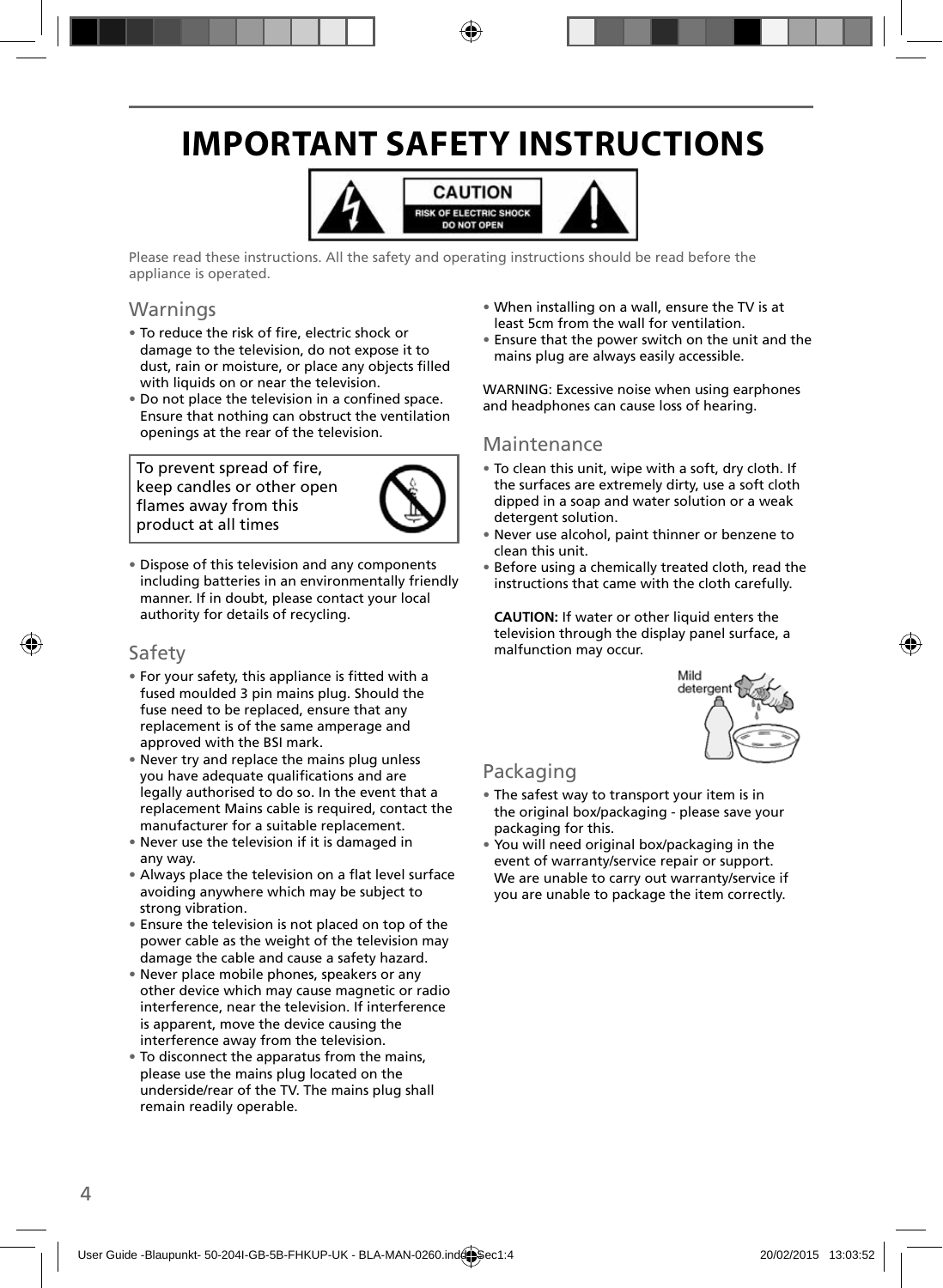## **IMPORTANT SAFETY INSTRUCTIONS**



Please read these instructions. All the safety and operating instructions should be read before the appliance is operated.

Important Information Regarding Use of Video Games, Computers, Captions or Other Fixed Image Displays

The extended use of fixed image program material can cause a permanent "shadow image" on the LCD/LED panel.

This background image is viewable on normal programs in the form of a stationary fixed image. This type of irreversible LCD/LED panel deterioration can be limited by observing the following steps:

- 1. Reduce the brightness/contrast setting to a minimum viewing level.
- 2. Do not display the fixed image for extended periods of time.
- 3. Turn the power off when not in actual use.

Examples of images that you need to watch out for are as follows (this is not an exhaustive list):

- TV Channel Logos: e.g. Shopping channel logos and pricing displays-especially if they are bright and stationary. Moving or low-contrast graphics are less likely to cause ageing of the screen.
- Time Displays
- Teletext: Do not view a stationary page for a long period of time
- TV/DVD Menus: e.g. Listings of DVD disc content
- Pause Mode: Do not leave the TV in pause mode for long periods of time, e.g. When watching DVDs or videos.

**Important** - Once 'shadow image/screen burn' occurs, it will never disappear and is not repairable under warranty.

How do I dispose of this product?

UK: Waste electrical products should not be disposed of with household waste. Separate disposal facilities exist. For your nearest facilities, please see www.recycle-more.co.uk or in store for details.

ROI: Waste electrical products should not be disposed of with household waste. Separate disposal facilities exist. Check with your Local Authority or retailer for recycling advice.

#### **Batteries**

- Do not expose batteries to high temperatures, excessive heat, prolonged sunshine or fire as this may cause leakage, explosion or ignition.
- Observe the correct polarity when inserting batteries.
- Do not use different types of batteries together or mix old and new batteries.
- Dispose of batteries in an environmentally friendly way.
- Certain regions may regulate the disposal of batteries. Please consult your local authority.



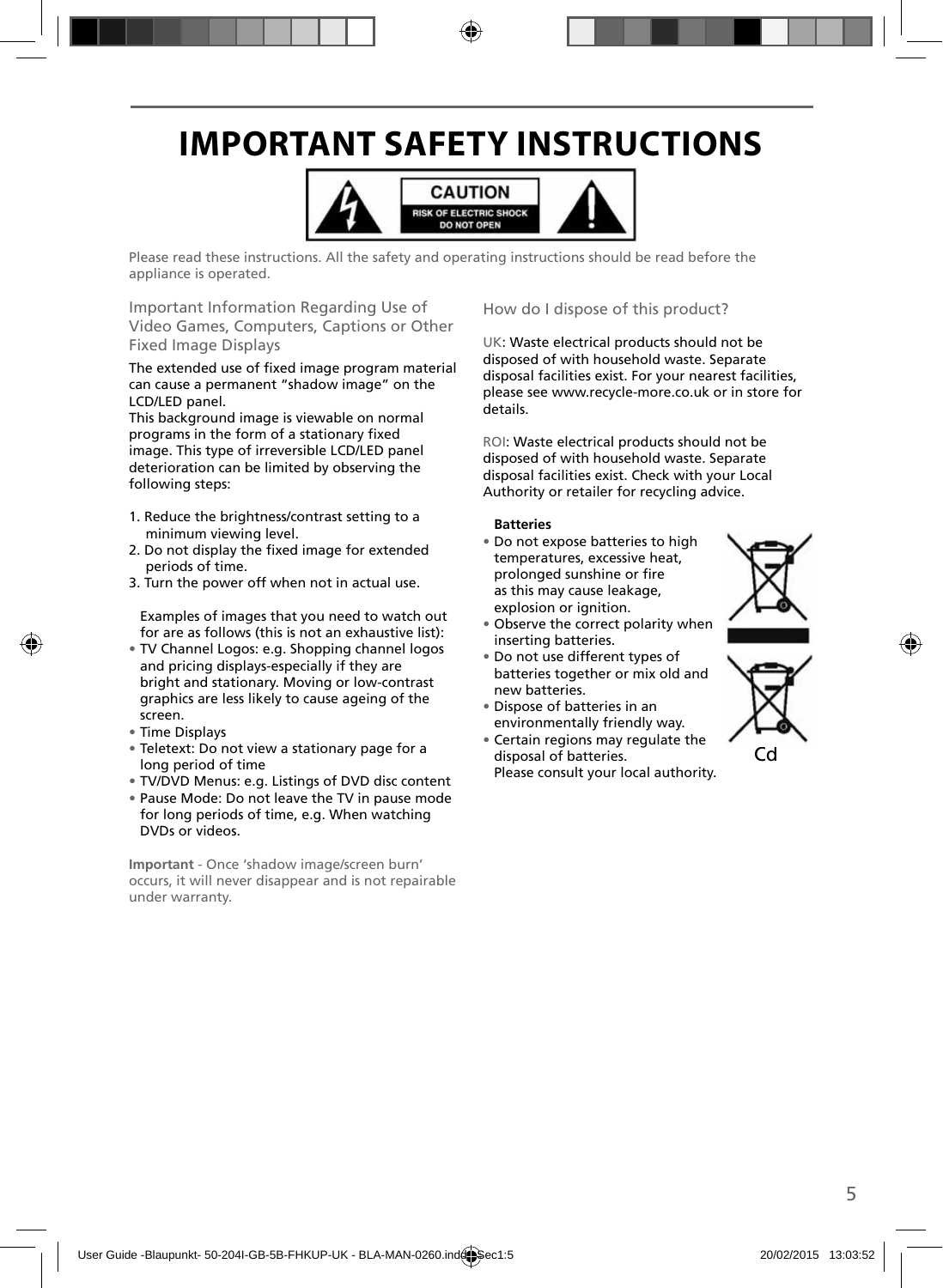### **CONTENTS**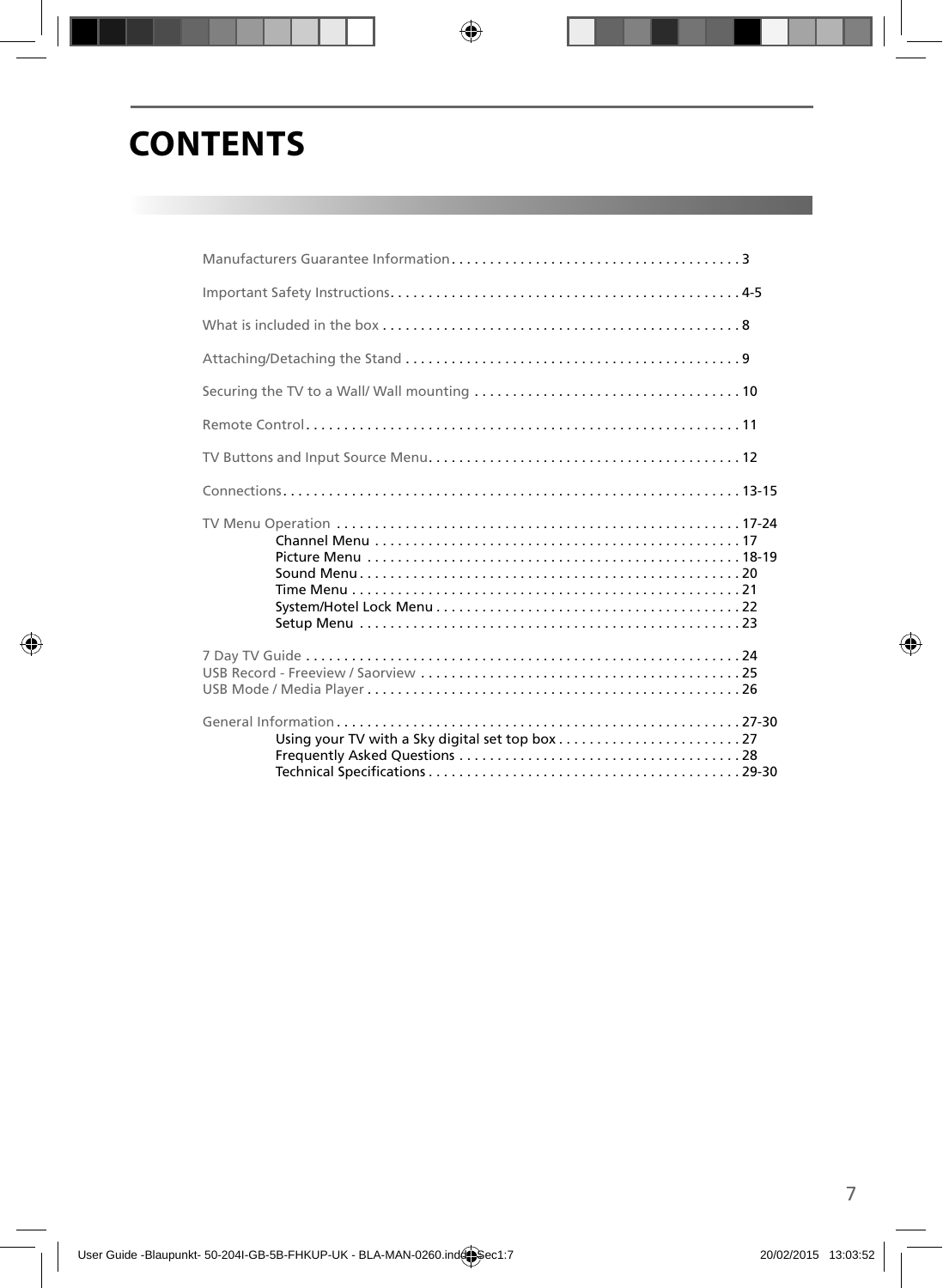## **WHAT IS INCLUDED IN THE BOX**

#### Accessories

Included with this TV are the following accessories

#### 1 x User Guide



#### 1 x Quick Start Guide

Quick Start Guide

#### 1 x TV



1 x RF Cable



#### 1 x Remote Control



2 x AAA Batteries



1 x Stand Installation Pack (Includes stand base, stand neck & screws)



Please save your box/packaging as you will need this in the event of warranty/service repair or support. We are unable to carry out warranty/service if you are unable to package it correctly. The safest way to package your item in the event of warranty/service repair is in it's original box/packaging.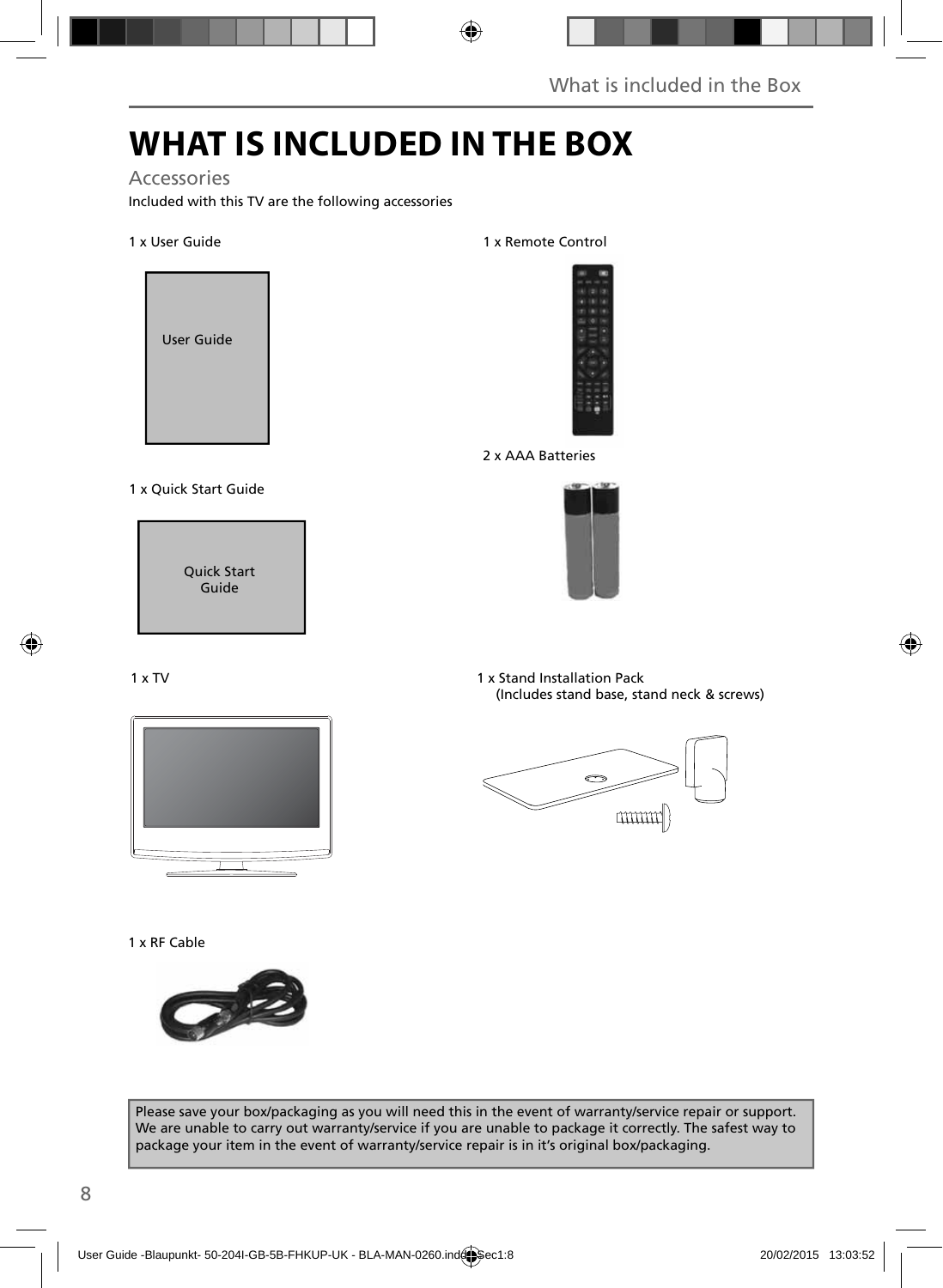## **ATTACHING/DETACHING THE STAND**

### Attaching the stand

To complete the stand installation you will require a cross head screw driver

There are two types of screws provided as shown below.



Used for attaching the stand neck to the TV (fig.1)



Used for attaching the stand base to the stand neck (fig.3)



(fig.1) Attach the stand neck to the rear of the TV set using the 6 x M(4x16) screws provided.



(fig.2) Peel off the protective plastic cover then attach the stand base to the stand neck.



When securing the self-tapping screw/s into the base of the stand (on first installation) the screw/s will be naturally tight as they create a thread in the plastic of the stand neck in order to support a TV of this size.

a) Ensure the cross head screw driver tip fits correctly into the head of the screw and that it is not too big or small.

**b)** Screw in all screws individually and partially before tightening all of the screws fully.

**c)** If they become very tight try loosening them slightly and then re-tightening them once again as this will continue the process of creating the thread for the screws.

(fig.3) Secure the base to the neck by using the 5 x ST(3.7x20) screws provided.

#### Detaching the stand

Remove the screws highlighted then remove the stand base and neck from the rear of the TV set.

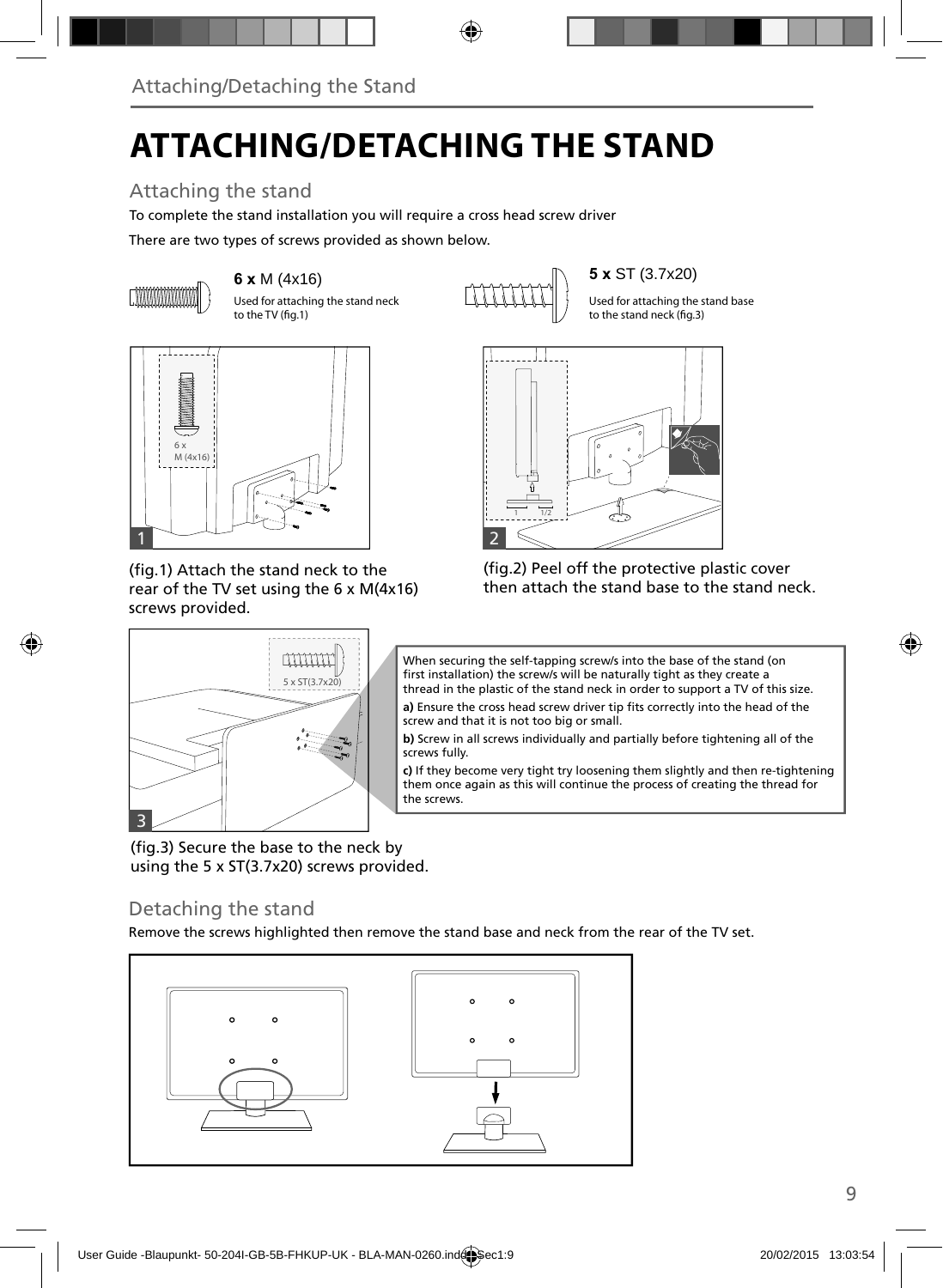## **SECURING THE TV TO A WALL**

#### Securing the TV to a Wall

For maximum security in the home when using a TV with its stand anti-tip straps should be fitted. These are available from supermarket websites and other websites and are an easy, inexpensive and effective way of ensuring your TV stays safely upright. Straps are designed to be attached to the rear of the TV and then tethered to the wall or the furniture the TV is stood on.

Note - Please ensure that children do not climb on the TV set.

**A)** Using one or both of the top wall-mounting holes and screws (the screws are already supplied in the wall mounting holes) fasten one end of the fastening cord/s to the TV.



**B)** Secure the other end of the fastening cord/s to your wall. (you will need screws/fixings suitable for your wall type - available separately from most DIY stores).



The Royal Society for the Prevention of Accidents is urging people to take care with flat-screen televisions. RoSPA stated in 2010 that "Toddlers are particularly at risk of pulling flat-screen televisions on to themselves. They are unsteady on their feet and are attracted by colourful television images." The risk is increased as televisions become lighter.

#### Wall Mounting

IMPORTANT - Before drilling any holes in the wall ensure you are not drilling where there could be any electrical wires, water or gas pipes.



1) Remove the four screws highlighted that are supplied in the wall mounting holes.

2) The wall mount can now be easily attached to the mounting holes on the rear of the TV.

For VESA wall mounting information please refer to the Technical Specification page.

For optimum viewing, if wall mounting the TV higher than eye level, the TV should be tilted downwards so that the TV's screen is 'face on'. See fig 1 and 2.



Important – If wall mounting this TV, only use the screws already provided in the wall mounting holes. Using other screws which are longer could cause irreparable damage to internal parts.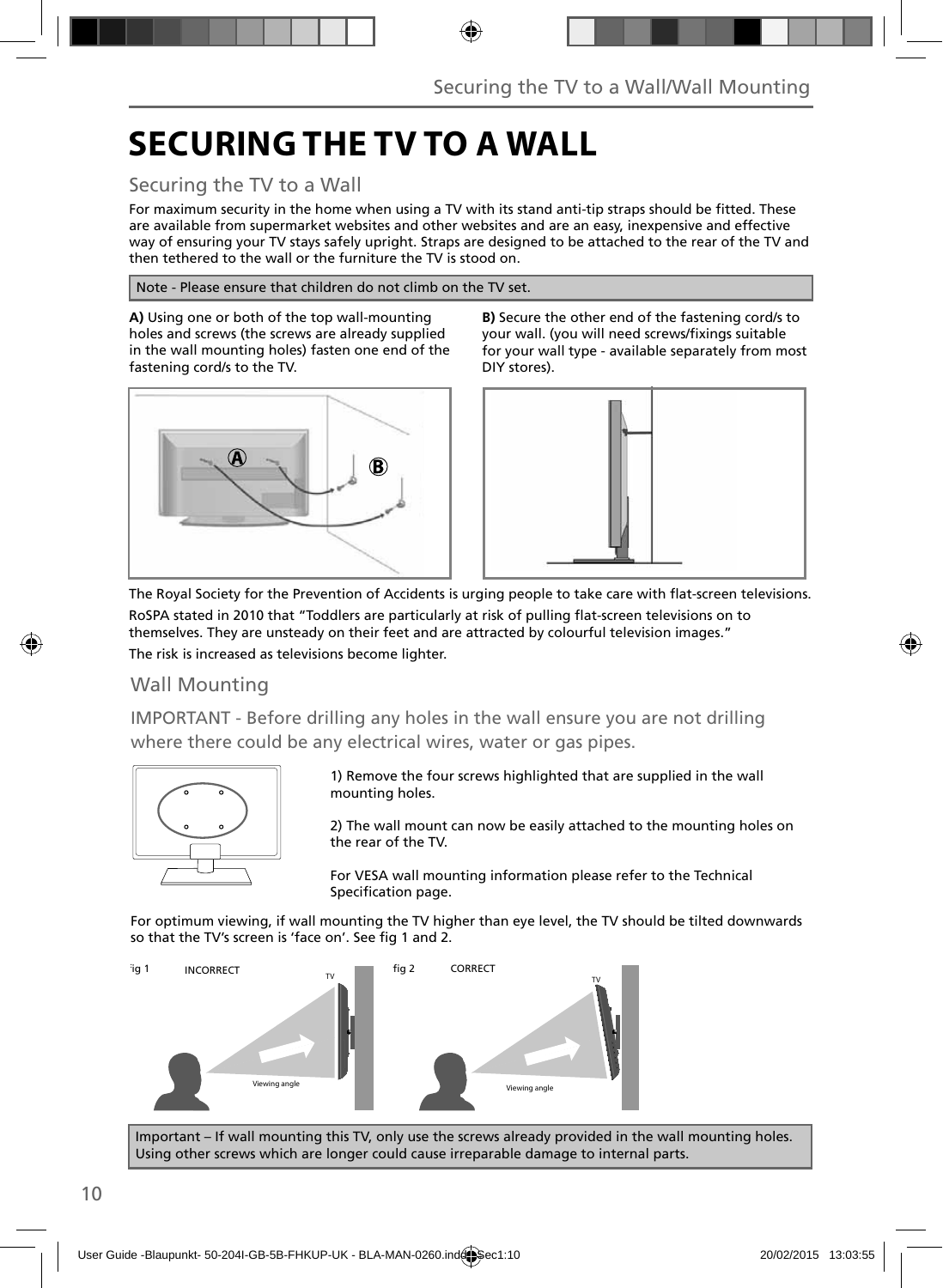### **REMOTE CONTROL**

|                | STANDBY - Switch on TV when in standby or vice versa<br>MUTE - Mute the sound or vice versa                    |  |
|----------------|----------------------------------------------------------------------------------------------------------------|--|
|                | DTV - Switch to Freeview source                                                                                |  |
|                | RADIO - Switch to radio whilst in Freeview source<br>USB - Switch to USB source                                |  |
|                | <b>O</b> DVD - Switch to DVD source                                                                            |  |
| $\mathbf{2}$   | NUMBER BUTTONS - 0 - 9 to select a TV channel directly.                                                        |  |
|                | TV GUIDE - Opens the 7 Day TV Guide (Freeview mode)<br>$\mathbb{C}$ - To return to the previous channel viewed |  |
|                | VOL $(+/-)$ - To increase / decrease the sound level                                                           |  |
| 3)             | P.MODE - Scrolls through picture mode options<br>S.MODE - Scrolls through sound mode options                   |  |
|                | FAV - To display favourites menu                                                                               |  |
|                | $CH (+/-)$ - To increase or decrease the channel being watched<br>MENU - To display OSD menu                   |  |
|                | EXIT - To exit all menus                                                                                       |  |
|                | (A/V/4/M/OK) - Allows you to navigate the on-screen menus<br>and adjust the system settings to your preference |  |
|                | SOURCE - To display the input/source menu                                                                      |  |
|                | INFO - Press once for now/next channel information<br>Press twice for programme information about current      |  |
|                | programme                                                                                                      |  |
|                | ASPECT - To switch the screen between the different picture                                                    |  |
| $\overline{4}$ | formats<br>SLEEP - Press repeatedly to cycle through the sleep options                                         |  |
|                | AUDIO - To change the audio language (if available)                                                            |  |
|                | SUBTITLE - To switch the dialogue at the bottom of the screen<br>(on/off)                                      |  |
|                | TEXT - To enter/exit Teletext (Analogue TV)                                                                    |  |
|                | TEXT HOLD - Teletext mode - Hold current page which is<br>displayed (Analogue TV)                              |  |
|                | DISPLAY - To switch off the screen when listening to radio                                                     |  |
|                | TEXT/DVD ZOOM - Zoom function for Teletext and DVD<br>DVD MENU/RECORD - Access the DVD root menu and USB       |  |
|                | record function                                                                                                |  |
|                | - To restart the current chapter                                                                               |  |
|                | To advance forward to the next chapter<br>$\odot$ - To stop the playback/Eject Disc                            |  |
| ⊡⊙⊳            | (To EJECT the disc press/hold the ■/▲ button for 4 seconds)                                                    |  |
|                | $\left( \overline{u} \right)$ - To play in fast rewind mode                                                    |  |
|                | - To play in fast forward mode                                                                                 |  |
|                | - To play/pause<br>DVD SETUP/REC LIST - Opens up DVD Menu or Opens the list                                    |  |
|                | of what has been previously recorded                                                                           |  |
|                | □ ⊙ > GOTO - To go to a specific chapter                                                                       |  |
|                | A-B - Press once to set point, press a second time to return<br>to point                                       |  |
|                | ANGLE - Select different angle of DVD                                                                          |  |
|                | □ ⊙ D REPEAT - To repeat playback                                                                              |  |
|                |                                                                                                                |  |
|                | For Models with Integrated DVD players                                                                         |  |
|                | For Models with PVR Function                                                                                   |  |
|                |                                                                                                                |  |

For Models with USB Playback

 $\cup$ 唿 RADIO USB  $\overline{2}$ 3  $\mathcal{L}$ 1 5  $\overline{4}$  $\ddot{\delta}$ 8  $\overline{7}$ 9 TV<br>GUIDE  $\overline{0}$  $\mathbb{C}$ 3  $\ddot{}$  $+$ щ Merid A OK D **AND** 4  $\circ$ TOOM **DVD MEN** K E  $\blacksquare$ voseru K  $\rightarrow$ REFEAT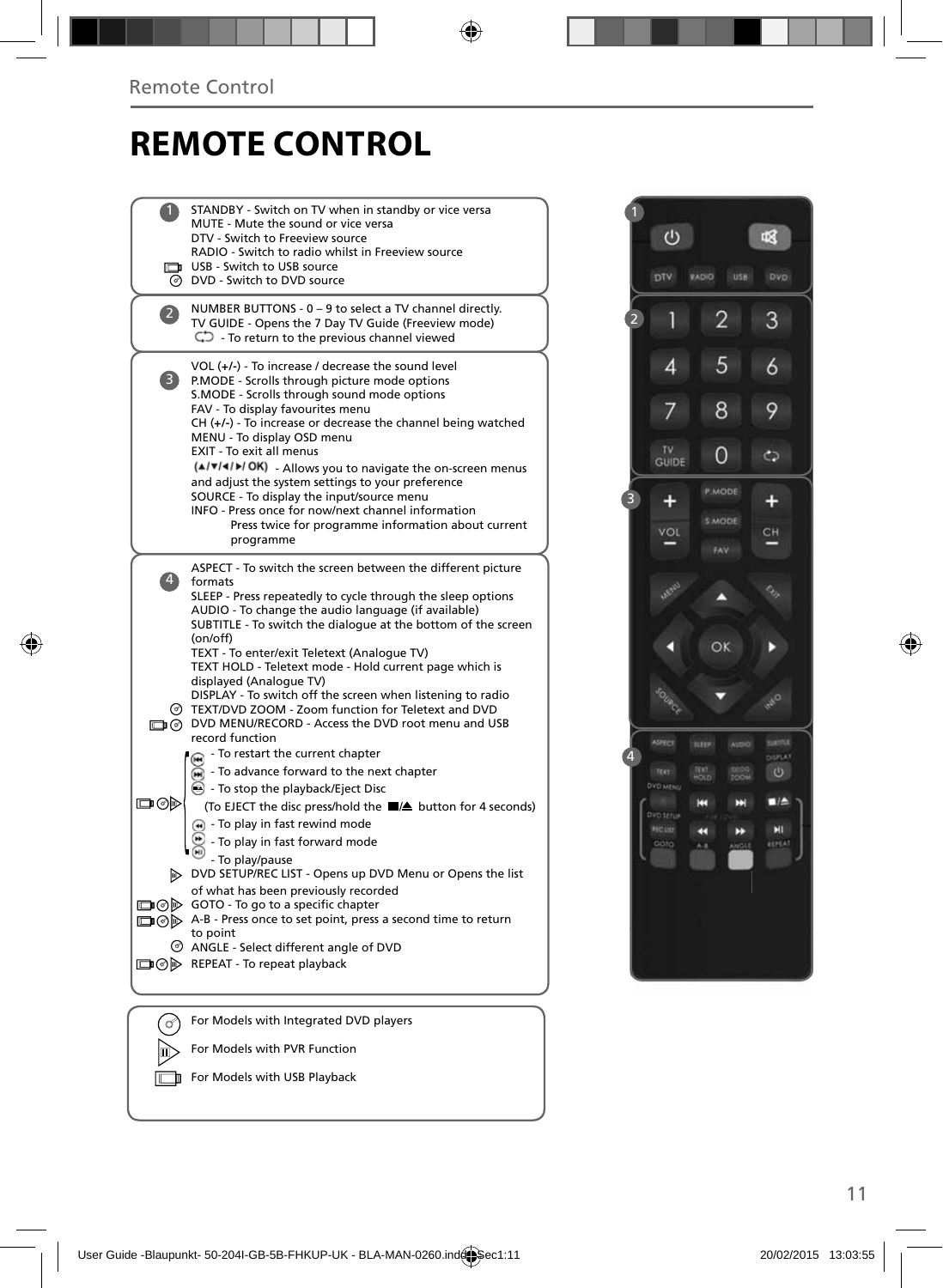### **TV BUTTONS & INPUT SOURCE MENU**



- Standby Power On/Off 1
- 2 Displays the input source menu
- Displays Menu/OSD 3
- Programme/Channel up and menu up 4
- Programme/Channel down and menu down 5
- Volume up and menu right 6
- Volume down and menu left 7

#### Choosing Mode Input/Source

To switch between the different input/connections.

For further information on input/connections please view 'Connections' pages.

A) Using the buttons on the remote control:

1) Press [SOURCE] - The source menu will appear. 2) Press  $[V]$  or  $[N]$  to select the input you require. 3) Press [OK].

B) Using the buttons on the Television:

1) Press [SOURCE].

2) Scroll up / down using CH+/ CH- buttons to the input/source you require. 3) Press Vol+ to change input/source to the one selected.



Example of Source menu depending on the TV model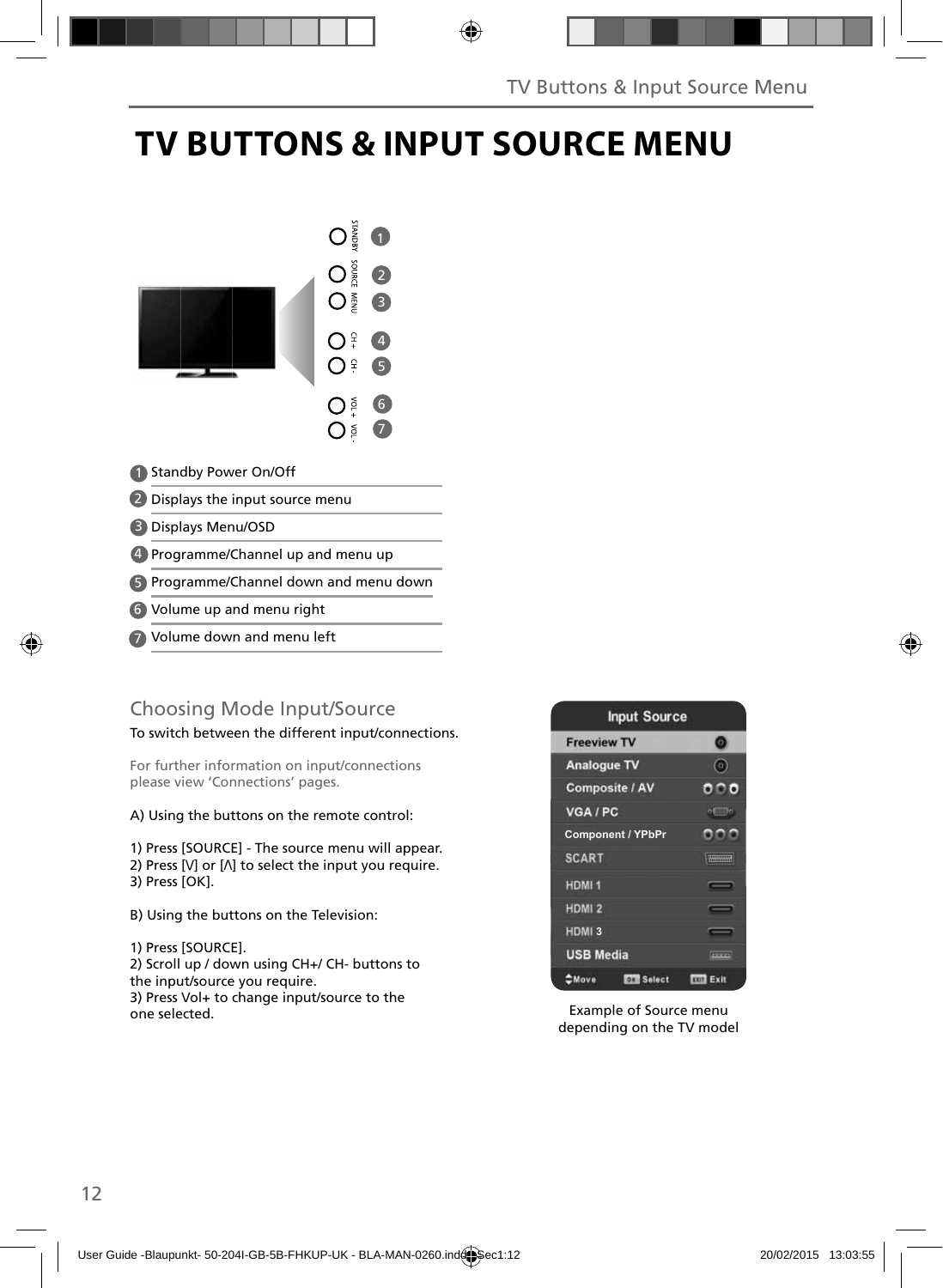# **CONNECTIONS**



| HDMI <sub>1</sub> | HDMI <sub>2</sub> | ,,,,,,,,,,,,,,,,<br><b>SCART</b> | O<br>VGA/PC(Audio in) | $\circ$ (::::) $\circ$<br>VGA/PC IN | ⊙<br>RF IN |
|-------------------|-------------------|----------------------------------|-----------------------|-------------------------------------|------------|
|                   |                   |                                  |                       |                                     |            |

| $\circledcirc$ |            |       |                   | $\circledcirc$ | $\circledcirc$ | $\circledcirc$ | $\circledcirc$ | $\circledcirc$ | $\circledcirc$ | O<br>$\tilde{\Omega}$ |
|----------------|------------|-------|-------------------|----------------|----------------|----------------|----------------|----------------|----------------|-----------------------|
| COAX           | <b>USB</b> | HDM 3 | <b>CI CARD IN</b> | VIDE O         | $\mathsf{R}$   | L              | Y              | Pb             | Pr             | <b>EARPHONE</b>       |
| r              | Lī.        |       |                   |                |                |                |                |                |                |                       |

| (A       | HDMI <sub>1</sub> | <b>HDMI</b> Input          | u                       | HDMI3      | HDMI input                              |
|----------|-------------------|----------------------------|-------------------------|------------|-----------------------------------------|
| (B       | HDMI <sub>2</sub> | <b>HDMI</b> Input          | ۵I                      | CI CARD IN | Common Interface module                 |
|          | <b>SCART</b>      | <b>SCART Input</b>         | (K                      | Video      | Video Input                             |
| $\bf{O}$ | VGA PC Audio In   | 3.5mm PC audio input       |                         | R/L        | R/L Audio shared for<br>Video/Composite |
| e        | VGA PC            | VGA-PC input               |                         |            | and component/ YPbPr                    |
| A        | RF IN             | RF / TV Aerial Input       | (M                      | YPbPr      | HD input (Ypbpr)                        |
| a        | COAX Audio Out    | <b>Digital Coax Output</b> | $\overline{\mathsf{N}}$ | Earphones  | Earphone Input                          |
| Œ        | <b>USB</b>        | USB port                   |                         |            |                                         |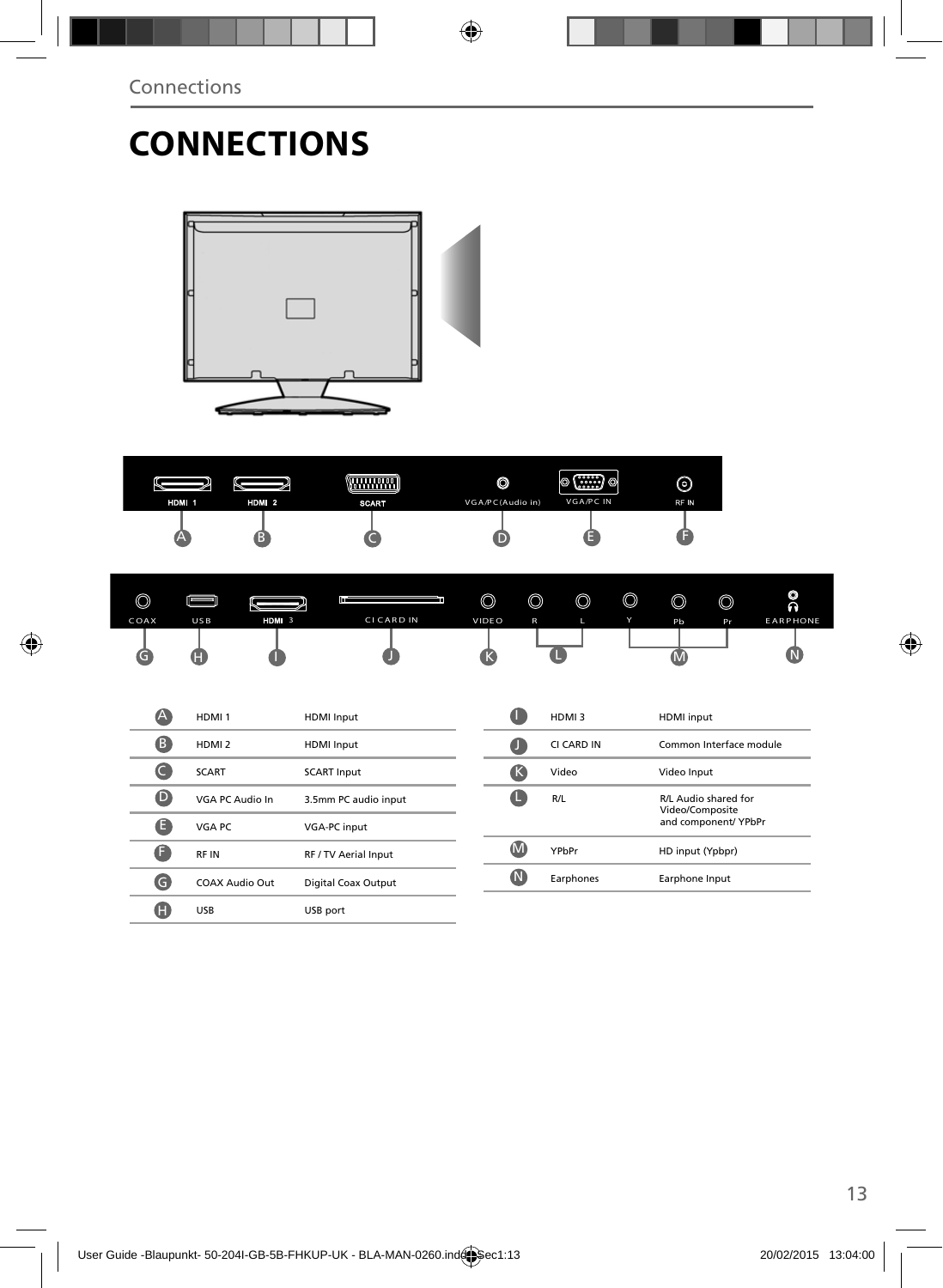# **CONNECTIONS**

Note: Connecting cables are shown for example only and may not be included. Please check 'What Is Included In The Box' page.

#### Connecting to a device with Composite AV/Video output

TV Source should be set to Composite / AV



### Connecting to a device with SCART output

#### TV Source should be set to SCART



### Connecting to a device with HDMI output

A HDMI cable can output both video and audio and enables you to enjoy digital-quality video and audio with minimal loss of quality.

TV Source should be set to the corresponding HDMI port (HDMI 1, HDMI 2 etc)



Note: To use this model TV as a PC/laptop monitor it will need to be connected via the VGA input, it can not be used as a PC/laptop monitor via the HDMI input. The HDMI Input is provided to view digital content with compatible external devices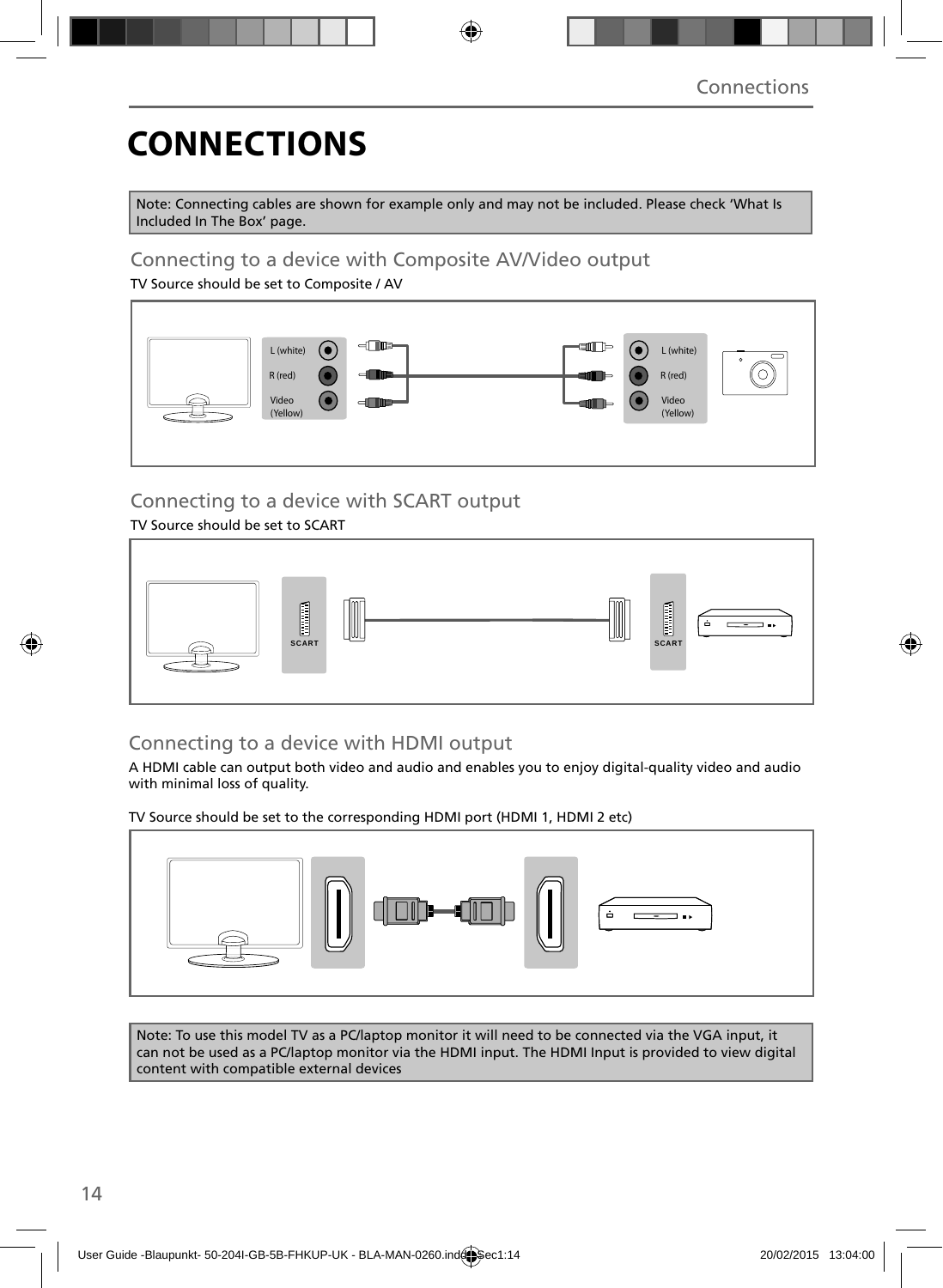## **CONNECTIONS**

### Connecting to a device with Component/YPbPr output

If you are supplied with a cable from the device which has RED, GREEN, BLUE, RED & WHITE connectors you must connect via Component (for picture) and by phono cable (for sound).

TV Source should be set to Component / YPbPr



Connecting to a device with VGA/PC output (Laptop or Desktop Computer) TV Source should be set to VGA/PC



Connecting to an external audio device (Amplifiers, Surround Sound, Sound Bars etc)

When connecting via the TV's 3.5mm Earphone output, this will disable the TV speakers.

There are two options to connect a device via the 3.5mm Earphone Output.

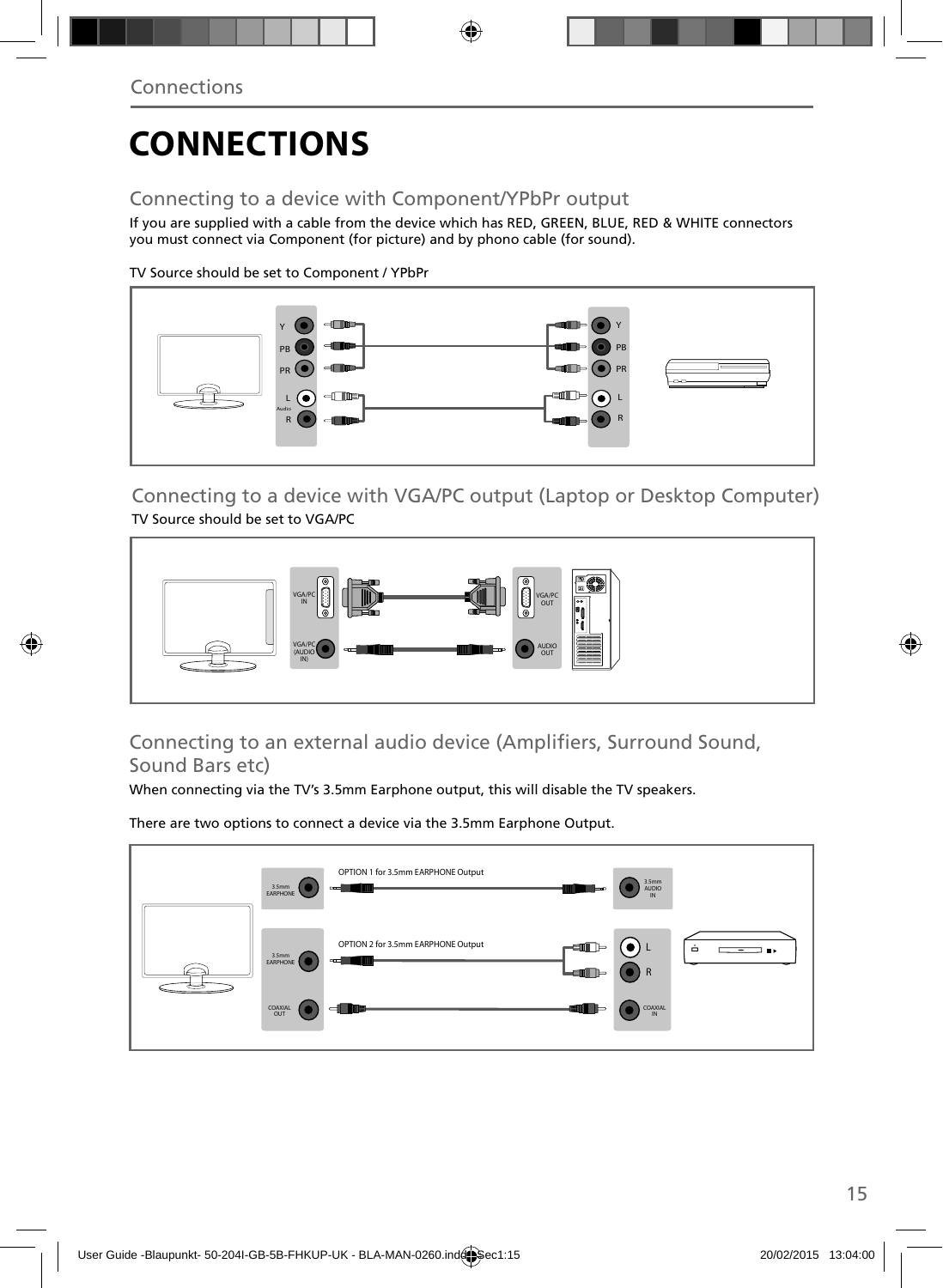### **CHANNEL MENU**





To access this menu, press [MENU] button on the remote control. To enter a sub menu press [OK]

If you wish to make changes to any of the default settings, use the scroll  $\blacktriangle \blacktriangledown \blacktriangleright \blacktriangleleft$  buttons. To confirm any settings press [OK] button. To exit this menu at anytime, press [EXIT] button.

Auto Tuning - Allows you to retune the television for all digital channels, digital radio stations and

#### analogue devices

Analogue Manual Tuning - Allows you to manually tune your analogue device

Freeview Manual Tuning - Allows you to manually tune your digital signal

Channel Edit - Allows you to delete, move, skip and add favourite channels

| <b>Channel Edit</b>                   |      |
|---------------------------------------|------|
| BBC <sub>1</sub><br>9                 | onv  |
| BBC <sub>2</sub><br>2                 | otv  |
| 3<br>IV1                              | otv  |
| Channel 4<br>4                        | otv  |
| 5<br>five                             | otv  |
| BBC <sub>3</sub><br>6                 | DTV  |
| 7<br>BBC4                             | onv  |
| R<br>IV2                              | ony  |
| g<br>SKY1                             | onv  |
| <b>10 SKY2</b>                        | OTV  |
| Delete<br>FreeTV<br>Move<br>۰         | Skip |
| <b>Expert</b><br>OK<br>Select<br>Menu | Back |

Schedule List - Lists your programme reminders

Signal Information - Allows you to view signal frequency, signal quality and signal strength CI Information - Pay per view services require a "smartcard" to be inserted into the TV. If you subscribe to a pay per view service the provider will issue you with a 'CAM' and a "smartcard". The CAM can then be inserted into the COMMON INTERFACE PORT (CI Card In)

Tip: If you do not press any buttons for 15 seconds, the menu will automatically exit. You can change the length of time before the menu exits automatically - see 'OSD Timer' in the Time Menu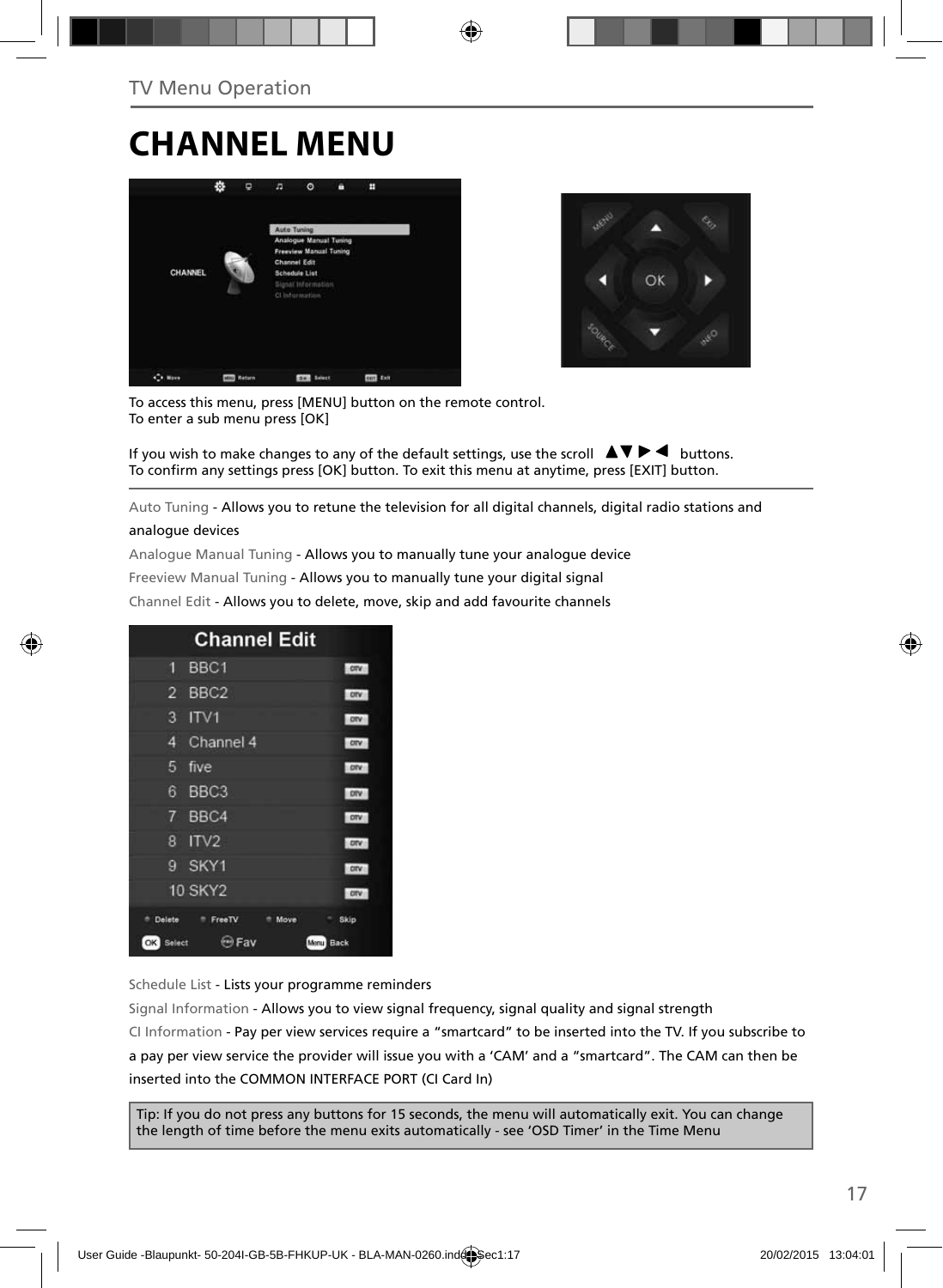## **PICTURE MENU**





To access this menu, press [MENU] button on the remote control and scroll right. To enter a sub menu press [OK]

If you wish to make changes to any of the default settings, use the scroll  $\blacktriangle \blacktriangledown \blacktriangleright \blacktriangleleft$  buttons. To confirm any settings press [OK] button. To exit this menu at anytime, press [EXIT] button.

| TIGUICIVIOUC - CHOOSE HOIH UIE TOHOWIHU DI ESELS. |                                                            |  |  |
|---------------------------------------------------|------------------------------------------------------------|--|--|
| Dynamic                                           | Recommended settings for fast moving pictures              |  |  |
| Standard                                          | <b>Standard settings</b>                                   |  |  |
| Mild                                              | Set to be lighter in colour and less bright                |  |  |
| Personal                                          | Lets you manually alter all the settings                   |  |  |
| Economy                                           | Power saving mode which reduces the energy used by up to   |  |  |
|                                                   | 25% (by reducing the power to the LED/LCD panel).          |  |  |
|                                                   | In Economy mode, the TV will switch itself to Standby mode |  |  |
|                                                   | after 3-5 hours in the event that the TV buttons or remote |  |  |
|                                                   | control buttons are not pressed (change the picture mode   |  |  |
|                                                   | to another setting to de-activate this function)           |  |  |

**Picture Mode** - Choose from the following presets:

You can make the following adjustments in **Personal** mode:

Contrast - Switch the balance between black and white.

Brightness - Increase or decrease the brightness of the picture.

Colour - Increases the colour from black and white.

Tint - Lets you increase or decrease the level of tint within the picture

(only available in VGA/PC source mode).

Sharpness - Increase or decrease the sharpness of the picture.

#### **Colour Temperature** Choose from the following presets:

| Normal | Default settings                  |
|--------|-----------------------------------|
| Warm   | Increases red within the picture  |
| Cold   | Increases blue within the picture |

**Noise Reduction** - Choose from the following presets:

| $\Omega$ | Turns noise reduction off  |
|----------|----------------------------|
| Low      | Minor system adjustment    |
| Middle   | Medium system adjustments  |
| High     | Maximum system adjustments |
|          |                            |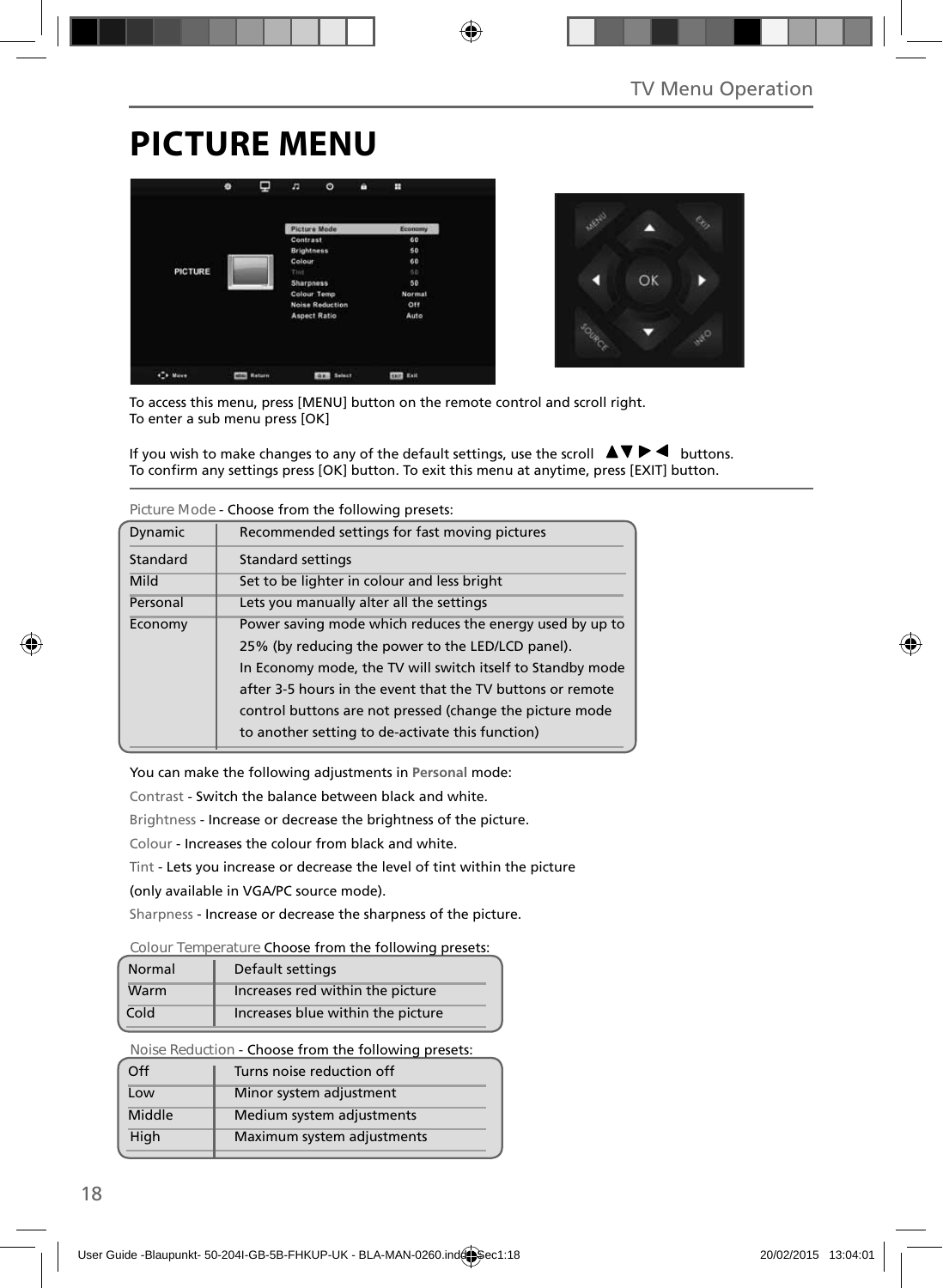# **PICTURE MENU**





To access this menu, press [MENU] button on the remote control and scroll right. To enter a sub menu press [OK]

If you wish to make changes to any of the default settings, use the scroll  $\Box \blacktriangledown \blacktriangleright \blacktriangleleft$  buttons. To confirm any settings press [OK] button. To exit this menu at anytime, press [EXIT] button.

Aspect Ratio - Within the UK the picture format varies depending on the channel/broadcast. There are a number of different options to best meet your needs

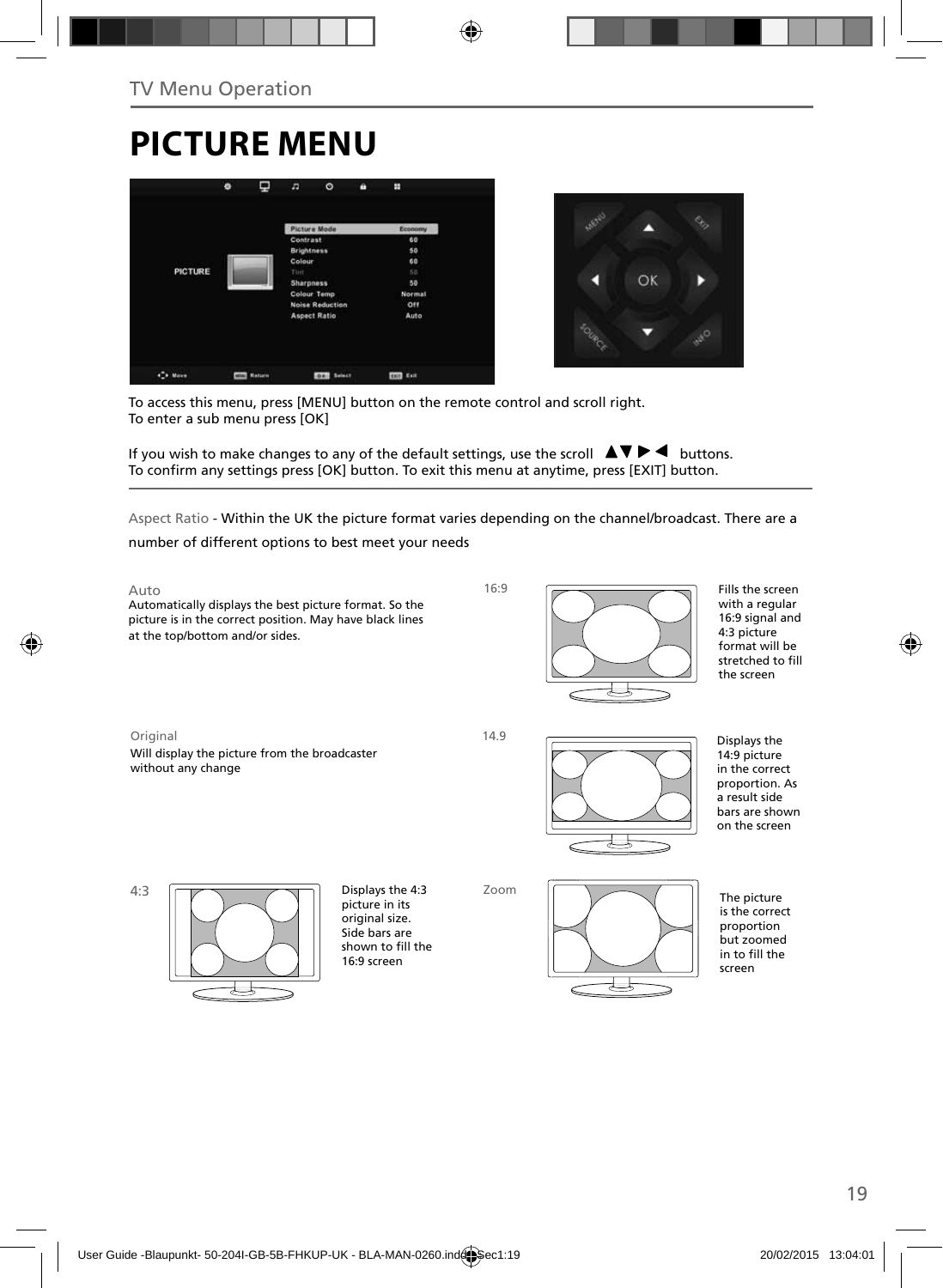## **SOUND MENU**





To access this menu, press [MENU] button on the remote control and scroll right. To enter a sub menu press [OK]

If you wish to make changes to any of the default settings, use the scroll  $\blacktriangle \blacktriangledown \blacktriangleright \blacktriangleleft$  buttons. To confirm any settings press [OK] button. To exit this menu at anytime, press [EXIT] button.

| Standard     | Default settings                        |
|--------------|-----------------------------------------|
| <b>Music</b> | Emphasises music over voices            |
| Movie        | Provides live and full sound for movies |
| Sports       | Emphasises sound for sports             |
| Personal     | Selects your personal sound settings    |

 **Tip:** Treble and bass levels can only be adjusted when the sound mode 'Personal' is selected.

Treble - To adjust the amount of high frequency within the sound

Bass - To adjust the amount of low frequency within the sound

Balance - To switch the sound between the left and right speakers

Auto Volume Level (AVL) - When 'on' is selected, the volume will attempt to stay at a constant level

regardless of TV programme and advertisements

Digital Output - This is the digital COAX Audio output. Choose from the following options:

| Off        | To turn off Digital Output                                                            |
|------------|---------------------------------------------------------------------------------------|
| Auto       | Selects the best settings automatically                                               |
| <b>PCM</b> | Select this option if you are connecting to a Stereo Hi-fi via coax cable (Pulse-code |
|            | modulation (PCM) is a digital representation of an analogue signal)                   |

Audio Description - This allows the user to switch Audio Description On or Off and increase or decrease the Audio Description volume level. (Audio Description is a service available on certain programmes. It provides a description of what is happening during the selected programme for a person who is visually impaired) Audio Delay - Enables the user to adjust setting to sync picture and audio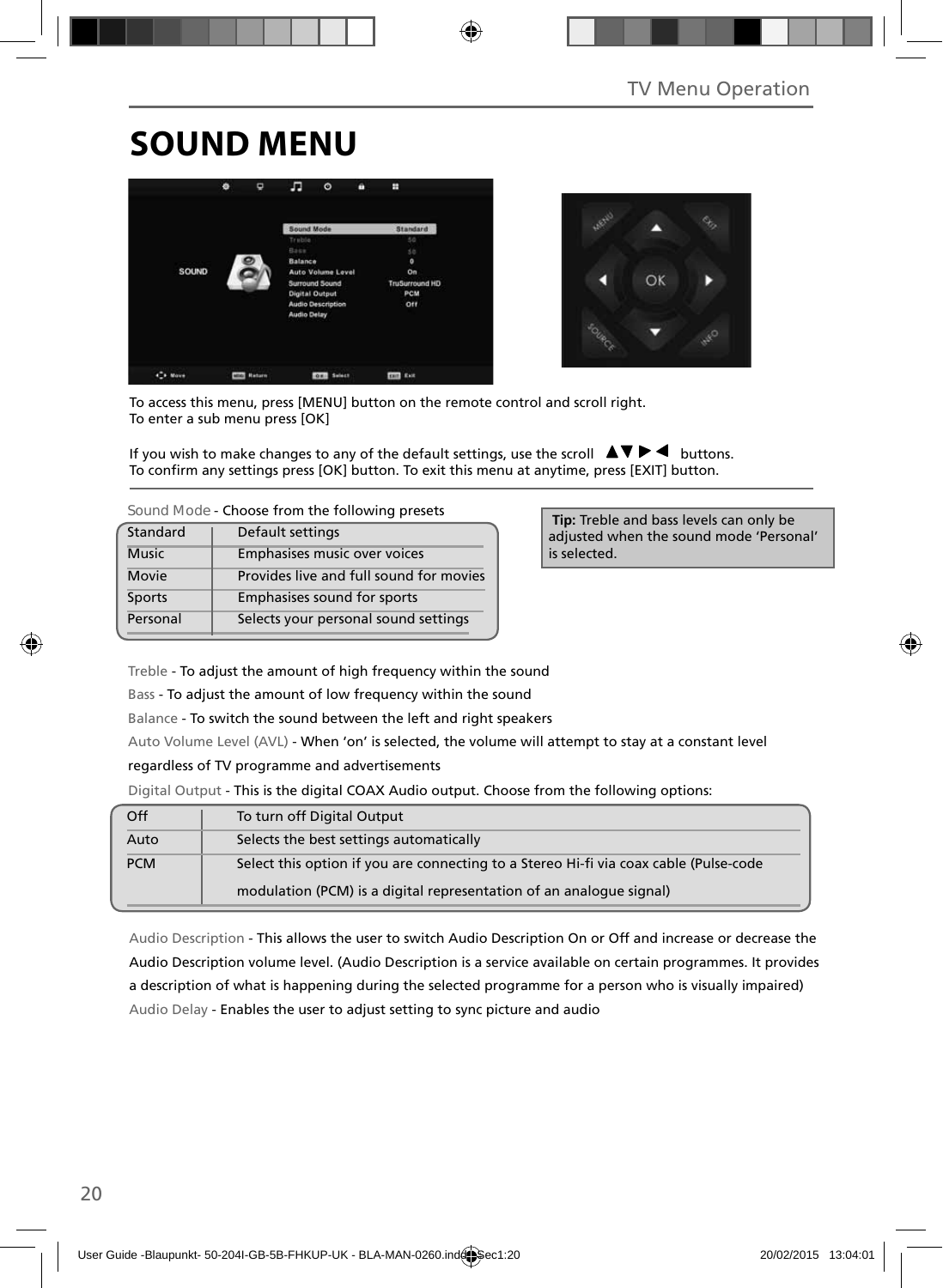### **TIME MENU**





To access this menu, press [MENU] button on the remote control and scroll right. To enter a sub menu press [OK]

If you wish to make changes to any of the default settings, use the scroll  $\Box \blacktriangledown \blacktriangleright \blacktriangleleft$  buttons. To confirm any settings press [OK] button. To exit this menu at anytime, press [EXIT] button.

Clock - Shows the date and time

Off Time - Allows you to set a specific time for your TV to turn off

On Time - Allows you to set a specific time for your TV to turn on, the channel it will then display, the

source it will be on and also the volume. This function can then be toggled to repeat every day or a

certain day (the TV must be in standby mode for this to be effective)

Time Zone - Change your current time zone

Sleep Timer - Lets you set the sleep timer so the television automatically switches off after a set amount of

time. Off -> 10min -> 20min -> 30min -> 60min -> 90min -> 120min -> 180min -> 240min

Auto standby - Set Auto standby between 3 hours, 4 hours and 5 hours (to turn off this function you must exit Home Mode in the Picture Menu)

OSD Timer - Lets you adjust the amount of time the On Screen Menu stays on the screen before disappearing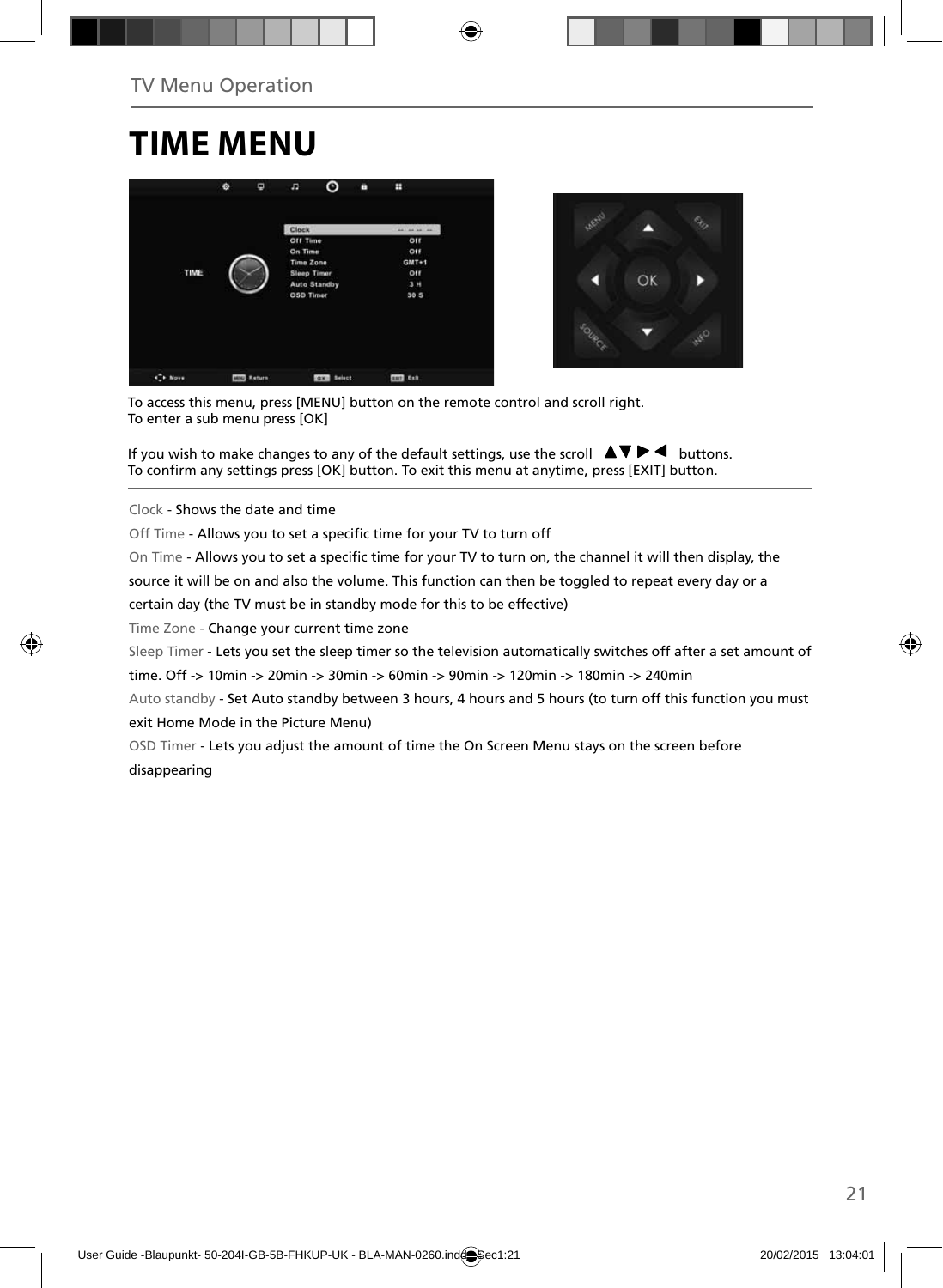### **SYSTEM/HOTEL LOCK MENU**





To access this menu, press [MENU] button on the remote control and scroll right. To enter a sub menu press [OK]

If you wish to make changes to any of the default settings, use the scroll  $\Delta \nabla \blacktriangleright$  buttons. To confirm any settings press [OK] button. To exit this menu at anytime, press [EXIT] button.

System/Hotel Lock - Allows you to lock or unlock the menu. You will be asked to enter a 4 digit password

Use the **◄** button to quit the password input or use the **►** button to clear. Default password is 0000.

TV Button Lock - Allows you to lock the buttons on the side of the TV set

Parental Guidance - Allows you to set the rating to block certain content based on age information

Default Source - Allows the user to set the default source. The default source is the source the TV starts on when first switched on

Default Channel - Allows the user to set a channel as the default channel on the Digital source. The

default channel is the channel the TV starts on when first switched on

Source Lock - Allows you to lock the source menu

Channel Lock - Allows you to lock certain channels manually

Max Volume - Allows you to adjust and set the maximum volume

Change Password - Allows you to change the password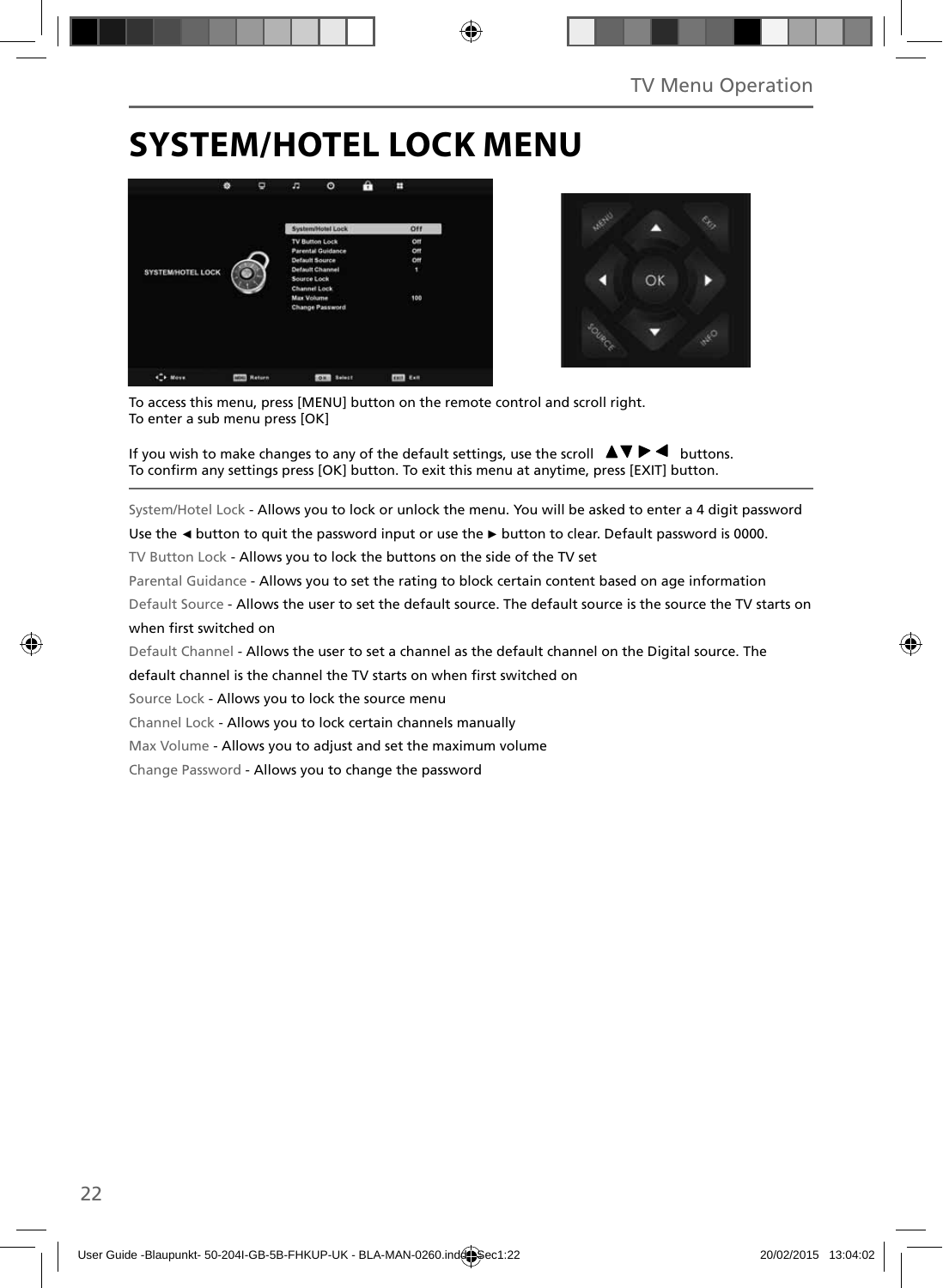### **SETUP MENU**





To access this menu, press [MENU] button on the remote control and scroll right. To enter a sub menu press [OK]

If you wish to make changes to any of the default settings, use the scroll  $\Box \Box \blacktriangleright \blacktriangleleft$  buttons. To confirm any settings press [OK] button. To exit this menu at anytime, press [EXIT] button.

Language - Allows you to change the language of the menu

TT Language - Allows you to change the language of the Teletext menu

Audio Language - Shows the current audio language

Subtitle Language - Shows the current subtitle language

Hearing Impaired - This allows the user to turn on the Hearing Impaired function, this produces subtitles

on the screen which provide a description of what is happening during the selected program.

PVR File System - Allows you to view the format and performance of a USB key

Blue Screen - Changes the background when there is no input between clear and a blue background (Only available on some sources)

First Time Installation - Allows you to access the First Time Installation menu and retune the TV set Reset TV - This resets the menus to factory settings and clears all the TV channels from the television. Software Update (USB) - From time to time we may release new firmware to improve the operation of the television (available to download). This menu lets you install the new software/firmware onto the television. Further details of how to do this will be issued with the firmware. Contact the helpline or refer to the 'product support' section of the website

HDMI CEC (Consumer Electronic Control) - Allows HDMI devices to control each other and allows the user to operate multiple devices with one remote control. (only available with compatible devices) LED Status - Allows the user to switch the LED Power indicator light ON or OFF, when the TV is being operated. (When this option is set to OFF the LED Power indicator light will flash when the remote control is used)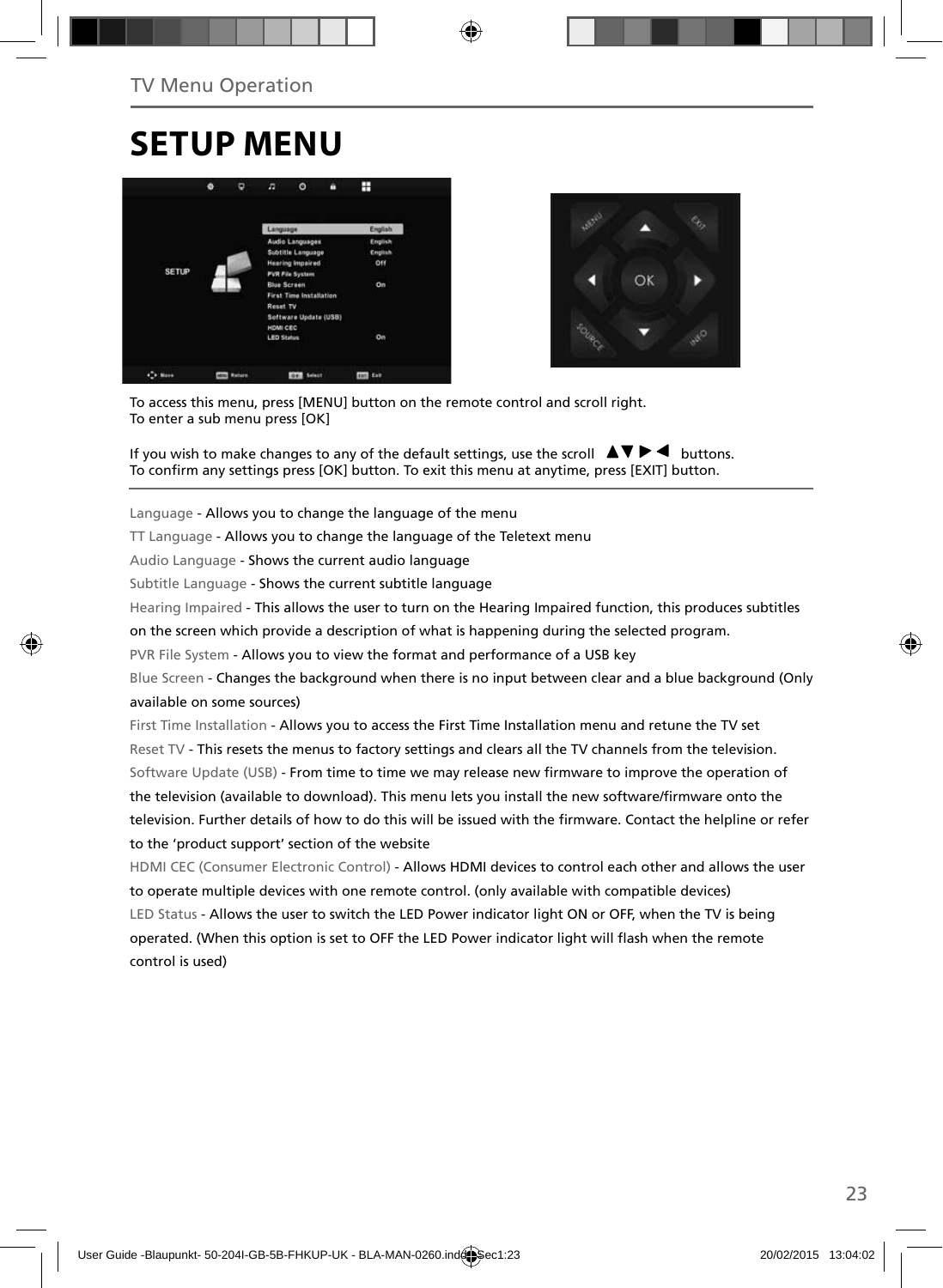# **7 DAY TV GUIDE**

TV Guide is available in Freeview/Saorview TV mode. It provides information about forthcoming programmes (where supported by the Freeview/Saorview channel). You can view the start and end time of all programmes and on all channels for the next 7 days and set reminders.

1) Press [TV GUIDE]. The following 7 Day TV Guide will appear..

| 7 Day TV GUIDE                                                                                                                                                                                                                                                                                                                      |                     |                                                             |  |  |  |  |  |
|-------------------------------------------------------------------------------------------------------------------------------------------------------------------------------------------------------------------------------------------------------------------------------------------------------------------------------------|---------------------|-------------------------------------------------------------|--|--|--|--|--|
| 10 Years Younger: The Challenge<br>Season 2<br>Support worker Janice Cassidy's lifestyle of long working hours and a penchant for tanning<br>has taken its toll, while the stress of bringing up two daughters and heavy smoking has<br>affected interior designer Shere Morady. Surgeon Jan Stanek and the team set out to provide |                     |                                                             |  |  |  |  |  |
|                                                                                                                                                                                                                                                                                                                                     |                     | 04 Aug 2010 10:42                                           |  |  |  |  |  |
| BBC <sub>1</sub>                                                                                                                                                                                                                                                                                                                    | 05:00-06:00         | 10 Years Younger: The Challenge                             |  |  |  |  |  |
| BBC <sub>2</sub>                                                                                                                                                                                                                                                                                                                    | 06:00-06:30         | The Simpsons                                                |  |  |  |  |  |
| ITV <sub>1</sub>                                                                                                                                                                                                                                                                                                                    | 06:30-07:00         | Hollyoaks                                                   |  |  |  |  |  |
| Channel 4                                                                                                                                                                                                                                                                                                                           | 07:00-08:00         | Channel 4 News                                              |  |  |  |  |  |
| five                                                                                                                                                                                                                                                                                                                                | 08:00-09:00         | How to Look Good Naked                                      |  |  |  |  |  |
| BBC3                                                                                                                                                                                                                                                                                                                                | 09:00-10:00         | Newlyweds: The One Year Itch                                |  |  |  |  |  |
| BBC4                                                                                                                                                                                                                                                                                                                                | 10:00-11:15         | <b>Big Brother</b>                                          |  |  |  |  |  |
| ITV <sub>2</sub>                                                                                                                                                                                                                                                                                                                    | 11:15-11:45         | The Big Bang Theory                                         |  |  |  |  |  |
| Record                                                                                                                                                                                                                                                                                                                              | Remind<br>dove View | Prev Day<br>Next Day<br>Display<br>ø<br>Exit<br><b>EXIT</b> |  |  |  |  |  |

2) Navigate through the menu using  $\blacktriangle \blacktriangledown \blacktriangleright \blacktriangleleft$ 

You can now: Record a programme by pressing RED (USB device must be connected) Set a reminder by pressing GREEN View a previous day by pressing YELLOW View the next day by pressing BLUE

3) Press [EXIT] to exit the 7 day TV Guide.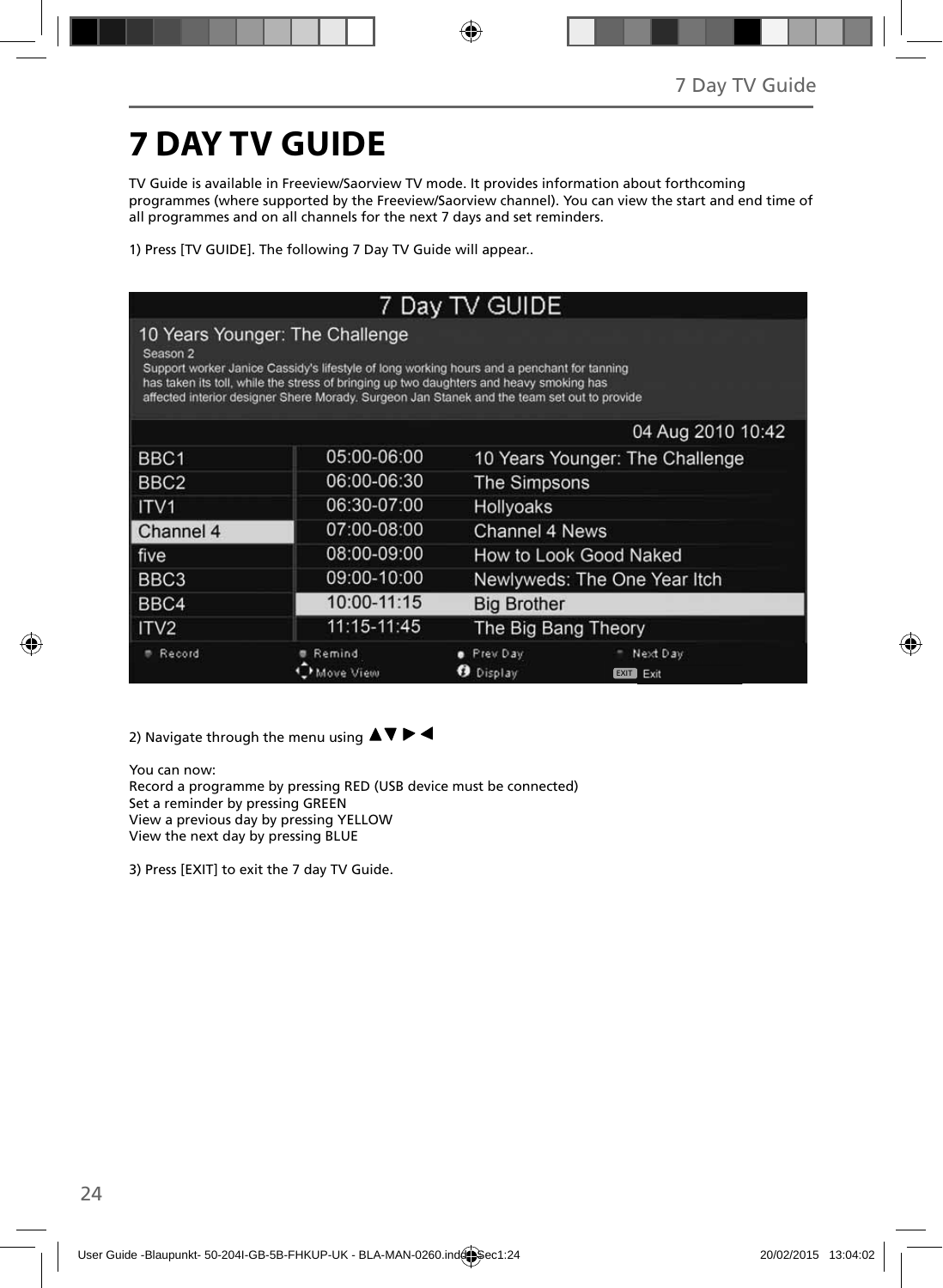### **USB RECORD - DIGITAL/FREEVIEW MODE**

USB RECORD – DIGITAL/FREEVIEW MODE

Built into this television is a USB record facility. This function is available in Digital/Freeview mode when used in conjunction with a compatible USB memory stick or USB hard drive. The benefits of this are as follows:

• Pause live TV and then playback, fast forward and rewind (up to live TV)

- One button record, if you decide you want to record the current programme
- Easy programmable recording from the 7 day TV Guide
- Record TV and watch/listen back on your computer/laptop

Due to the nature of the product, it is necessary to use a high speed USB memory stick (as the TV reads from and writes to the memory stick at the same time, some memory sticks may not be suitable)

You can purchase high speed memory sticks from some computer stores, alternatively, we have a selection of tested and compatible memory sticks available to purchase directly from the helpline/web site.

Minimum Specification - USB Memory Stick

| <b>Read Speed</b>  | 20 MB/s (Mega Byte Per Second) |  |
|--------------------|--------------------------------|--|
| <b>Write Speed</b> | 6 MB/s (Mega Byte Per Second)  |  |

**If you wish to use a USB portable hard drive larger than 32GB, please refer to the FAQ section at the rear of this user guide.**

#### Pause Live TV (Time Shift)

Pausing Live TV is very simple.



 $\left(\blacksquare\right)$  - Press the play/pause button and the television will pause and the live content will be recorded. To resume watching press play/pause again.

 $\bigcirc$  - Press fast forward to go forward in a recording (i.e. to skip adverts)

 $\bigcirc$  - Press fast rewind to go back in a recording (i.e. if you fast forwarded too far)

Tip: When you switch the TV to standby or change channel the Time Shift memory is wiped. To restart time shift you must press play/pause button.

#### One Button Record

At any point in time you may decide to record the current channel that you are watching. To do this you need to press the red button highlighted below.



Tip: This television contains one TV tuner, therefore it can only record the channel you are watching or record one channel while the television is in standby mode.

Note: USB record function is only avilable in Digital/Freeview TV mode. Due to copyright laws and illegal copying/recording it is not possible to record to/from any other input/output source.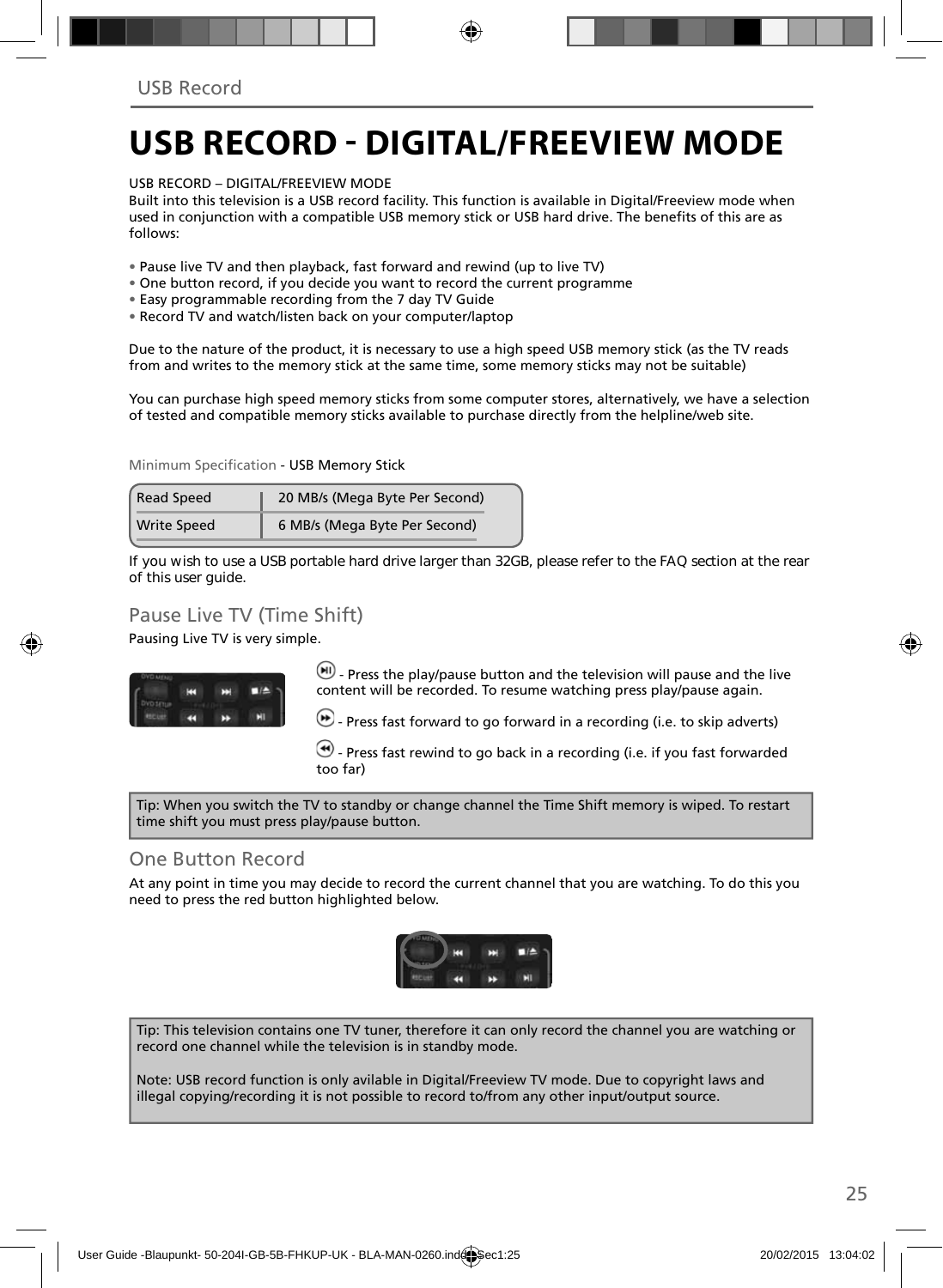## **USB MODE/MEDIA PLAYER**

USB mode offers playback of various different types of content that you have saved on your USB Memory Stick.

On switching to USB source the below menu screen will appear. The content will be divided into Photo, Music, Movie and Text based on file type.



1) You can navigate through the menus using the scroll  $\triangle \triangledown \triangleright \blacktriangle$  buttons. To confirm the item you wish to play/view press [OK] button.



2) Select the drive you require. (If your drive only has 1 partition you will only see 1 item).



3) You can now access the item. Press OK to view. 4) While viewing you control the item using



or by pressing ( i ) and using  $\Delta \nabla \blacktriangleright$   $\blacktriangle$  and (OK)



Tip: If you experience a playback issue, please ensure the files being used are the correct format (example - the picture plays but no sound) See technical specification page for compatible file types

**Note:** USB extension cables are not recommended as they can cause a reduction in picture/audio quality and stoppages during play back of USB content.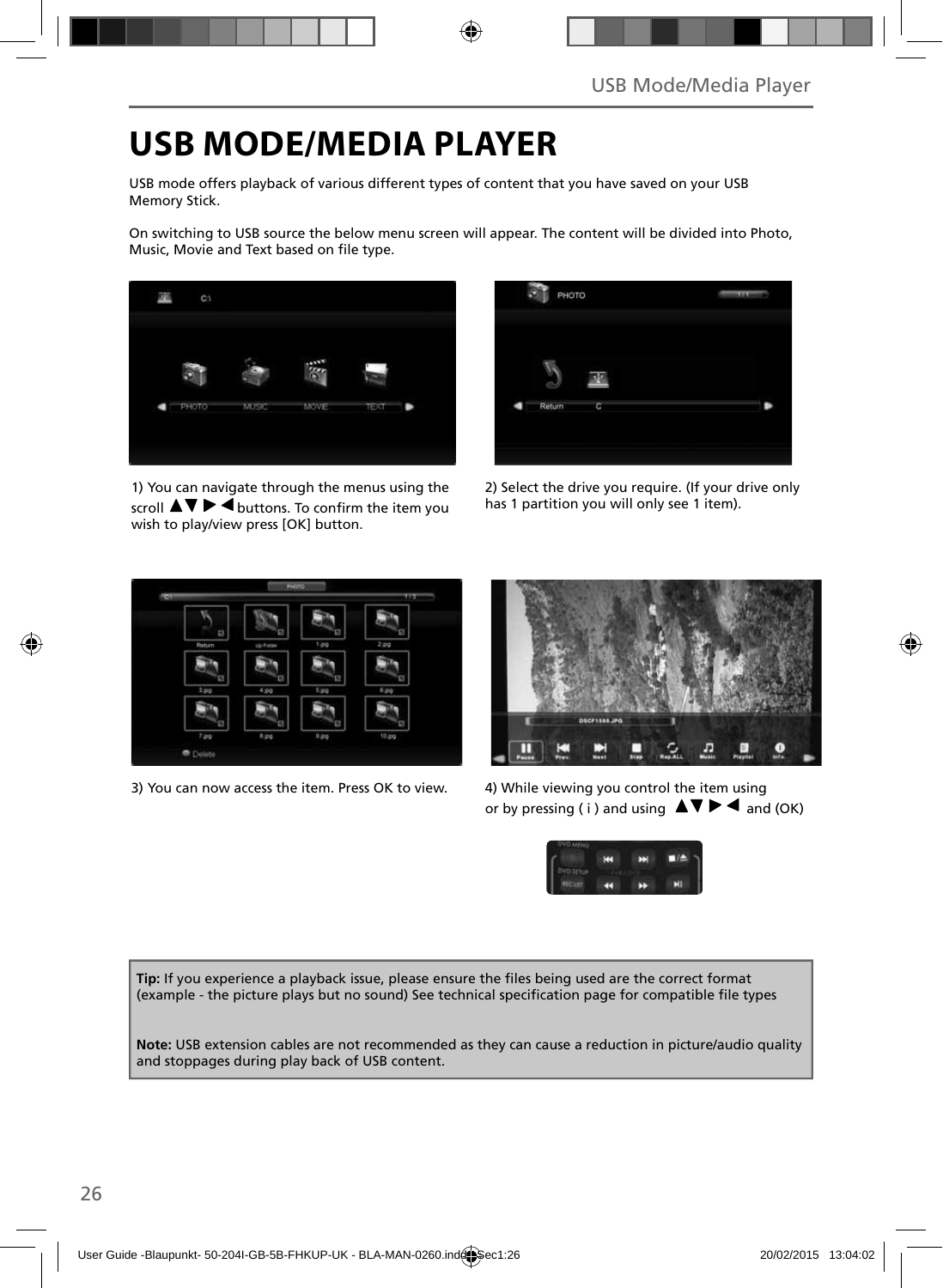### **USING YOUR TV WITH A SKY DIGITAL SET TOP BOX**

#### **Option 1) Connecting your TV to your Sky box (when both the TV and Sky Box are located in the same room)**

Depending on your Sky Box & TV model, connect either by SCART or HDMI cables (available separately)

If connecting by SCART, select the 'Input source' on the TV as SCART.

If connecting by HDMI, select the 'Input source' on the TV as HDMI (if the TV has more than 1 HDMI port, ensure you select the input source to match the HDMI numbered port on the rear of the TV)

If you wish to use your Sky remote to operate the TV's functions, you will need a Sky remote control (Revision 9 or later) and you will need to programme a 4 digit code into it. See bottom of this page.



#### **Option 2) Connecting your TV to your Sky box (when your Sky box is located in a different room to the TV)**

Please note, if you are adding a 'Magic Eye/TV Link' to your system so that you can use your Sky remote control to change the Sky channel in the room where the 2nd TV is located, please refer to the instructions included with the TV link/magic eye in order to ensure the RF or RF2 output on your Sky box is powered on. (The red LED light on the TV link/magic eye will light up if the RF / RF2 output is correctly set up) If you do not have the instructions that came with the TV link/magic eye, instructions on how to do it can be found on our web site.



1) To tune the TV to the Sky box, on the 2nd TV, select the 'Analogue' input source.

2) Select the channel that you wish to store the Sky box/channel on. (If you do not use channels 1-5 because you no longer have analogue terrestrial channels after digital switchover, you may choose to select channel 1 to store the Sky box/channel, if you still have and use analogue channels 1-5, you may for example decide that channel 6 is the best option for you)

3) Press the corresponding number on the remote control to select the desired analogue channel chosen as per point 2 above.

4) On the TV remote control, press Menu. Now navigate through the menus to select Manual Tuning or Analogue Manual tuning (refer to the Tuning/Channel menu section of this user guide if necessary)

5) Manually tune in the channel (usually, the Sky box is at a frequency between 800Mhz and 850Mhz) once the Sky box/channel is found, press 'OK' to store it.

If you wish to use your Sky remote to operate the TV's functions, you will need a Sky remote control (Revision 9 or later) and you will need to programme a 4 digit code into it. See below.

#### **Using a Sky Remote or a Universal Remote to operate your TV**

**Sky Remote Control** - If you wish to use your Sky remote to operate the basic functions of your TV, you need to programme a 4 digit code into it. Please note - you will need the latest Sky Revision 9 remote control as this is the only version that includes the latest software/firmware necessary to operate this model of TV. **The code required for this television is 2134.** If you wish to upgrade/replace your existing Sky remote control to the latest version, you can do so on our web site.

**Universal Remote Control** - If you wish to use a Universal remote control to operate your TV, please refer to the website for a full list of codes. (Please note we only have codes for One for All branded remote controls, if you have an alternative brand of Universal remote, please refer to the manufacturer for the code.)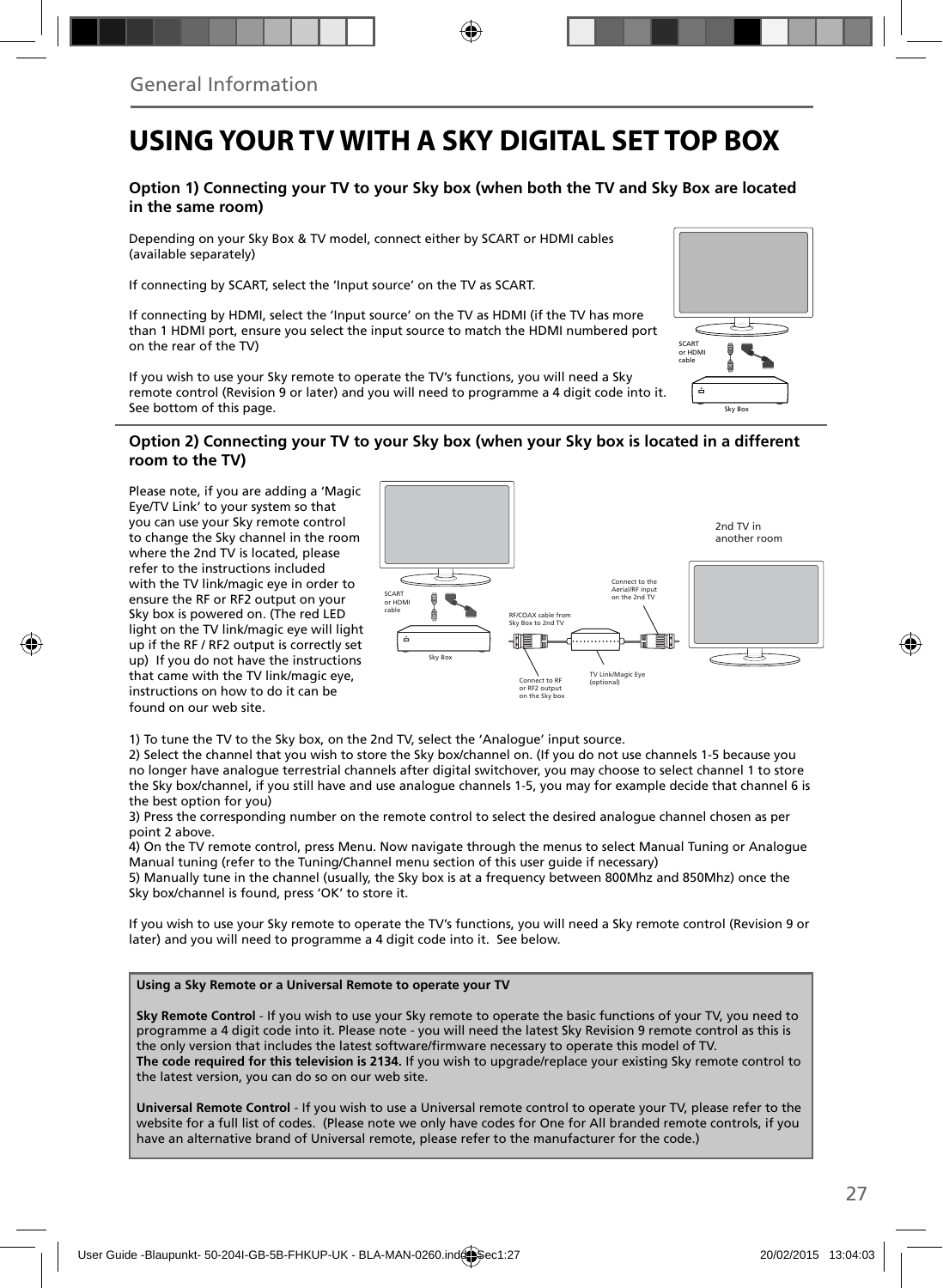## **FREQUENTLY ASKED QUESTIONS**

| General                        | I would like to have louder<br>sound by connecting<br>additional speakers                                                               | 1) Use the 3.5mm headphone output and a 3.5mm to phono cable<br>(available separately) to connect to an amplifier/surround sound system.<br>Please note this will deactivate the TV's built in speakers.<br>2) Connect a COAX cable from the TV's COAX output to your<br>amplifier/surround systems COAX input.                                                                                                                                                                                                                                                                                                                      |  |
|--------------------------------|-----------------------------------------------------------------------------------------------------------------------------------------|--------------------------------------------------------------------------------------------------------------------------------------------------------------------------------------------------------------------------------------------------------------------------------------------------------------------------------------------------------------------------------------------------------------------------------------------------------------------------------------------------------------------------------------------------------------------------------------------------------------------------------------|--|
| General                        | Why are some options in<br>the menu unavailable and<br>greyed out                                                                       | Some options are only available in certain sources, i.e. HDMI. They are<br>unavailable in the other sources where they have no affect.                                                                                                                                                                                                                                                                                                                                                                                                                                                                                               |  |
| General                        | Can I stop my TV automatically<br>turning off after 4hrs?                                                                               | Yes, in the time settings menu, scroll down to Auto standby and select<br>OFF.                                                                                                                                                                                                                                                                                                                                                                                                                                                                                                                                                       |  |
| TV                             | I have tuned in Digital TV<br>but I am not receiving any<br>or all of the channels and/<br>or the channels I receive are<br>breaking up | 1) Check you are in an area that can receive Freeview/Saorview<br>Visit www.freeview.co.uk or www.saorview.ie<br>2) Check you are using an aerial that is able to receive a good digital<br>signal. In most cases, you will need an outdoor digital hi-gain/wideband<br>aerial. In areas that have excellent digital coverage, you may be able<br>to use a loft type aerial but it is highly likely that you will also need to<br>connect a booster between the back of the TV and the TV aerial wall<br>socket. Unfortunately, to receive a good enough digital signal, it is not<br>possible to use a portable/indoor type aerial. |  |
| TV                             | I have re-tuned my television<br>but when I switch it off it is<br>not storing the channels                                             | Complete a first time installation, please refer to the set-up menu section<br>of the manual of how to do this.                                                                                                                                                                                                                                                                                                                                                                                                                                                                                                                      |  |
| <b>VCR/DVD</b><br>Recorder     | I have connected the TV to<br>my VCR or DVD Recorder via<br>SCART but it is not recording                                               | In addition to connecting via SCART, you should connect the aerial cable<br>from the wall socket to your VCR/DVD Recorder and another aerial cable<br>from the VCR/DVD Recorder to the TV.                                                                                                                                                                                                                                                                                                                                                                                                                                           |  |
| <b>Game Consoles</b>           | I have connected my PS3 to<br>the TV via HDMI, but I am<br>not receiving any pictures or<br>sound on my Television                      | 1) Ensure the TVs source is on HDMI.<br>2) Check your settings on your PS3 are as per the PS3 instruction manual.                                                                                                                                                                                                                                                                                                                                                                                                                                                                                                                    |  |
| <b>Game Consoles</b>           | I have connected my<br>Xbox 360 to the TV via<br>Component Cables (Red,<br>Green & Blue) but I am not<br>receiving any sound            | Component cables only provide HD Pictures. For the sound you will need<br>to connect the Red & White audio cables on the Xbox to the Red & White<br>phono inputs on the rear of the TV. Please refer to the 'Connections'<br>pages.                                                                                                                                                                                                                                                                                                                                                                                                  |  |
| <b>USB Mode</b>                | I have inserted a USB<br>Memory Key, but the TV<br>does not recognise it                                                                | Ensure the USB Memory Key is formatted to type FAT32.                                                                                                                                                                                                                                                                                                                                                                                                                                                                                                                                                                                |  |
| USB Mode                       | Using a USB portable hard<br>drive / larger than 32GB                                                                                   | If you wish to use a portable hard drive larger than 32GB, please note<br>that it must be formatted to the FAT32 file system in order to operate on<br>this TV. Windows XP/Vista computers are only capable of formatting up<br>to 32GB, therefore, you will need a software programme/utility to format<br>larger hard drives. Please refer to the web site for more information.                                                                                                                                                                                                                                                   |  |
| System Lock                    | I have changed the password<br>on the television and now<br>forgotten it                                                                | There is a master password of 4711, to gain access to the TV menu and<br>reset the normal password.                                                                                                                                                                                                                                                                                                                                                                                                                                                                                                                                  |  |
| USB Record /<br>TV models only | I cannot change the channel,<br>access the menu or use the<br>red button                                                                | During Time Shift you cannot change the channel, access the menu or use<br>the red button                                                                                                                                                                                                                                                                                                                                                                                                                                                                                                                                            |  |
| USB Record /<br>TV models only | When using the USB to<br>record the picture 'breaks<br>up' or experience loss of<br>sound.                                              | Check the USB Memory Stick meets the minimum requirements of Read<br>Speed - 20 MB/s (Mega Byte Per Second), Write Speed - 6 MB/s (Mega Byte<br>Per Second)                                                                                                                                                                                                                                                                                                                                                                                                                                                                          |  |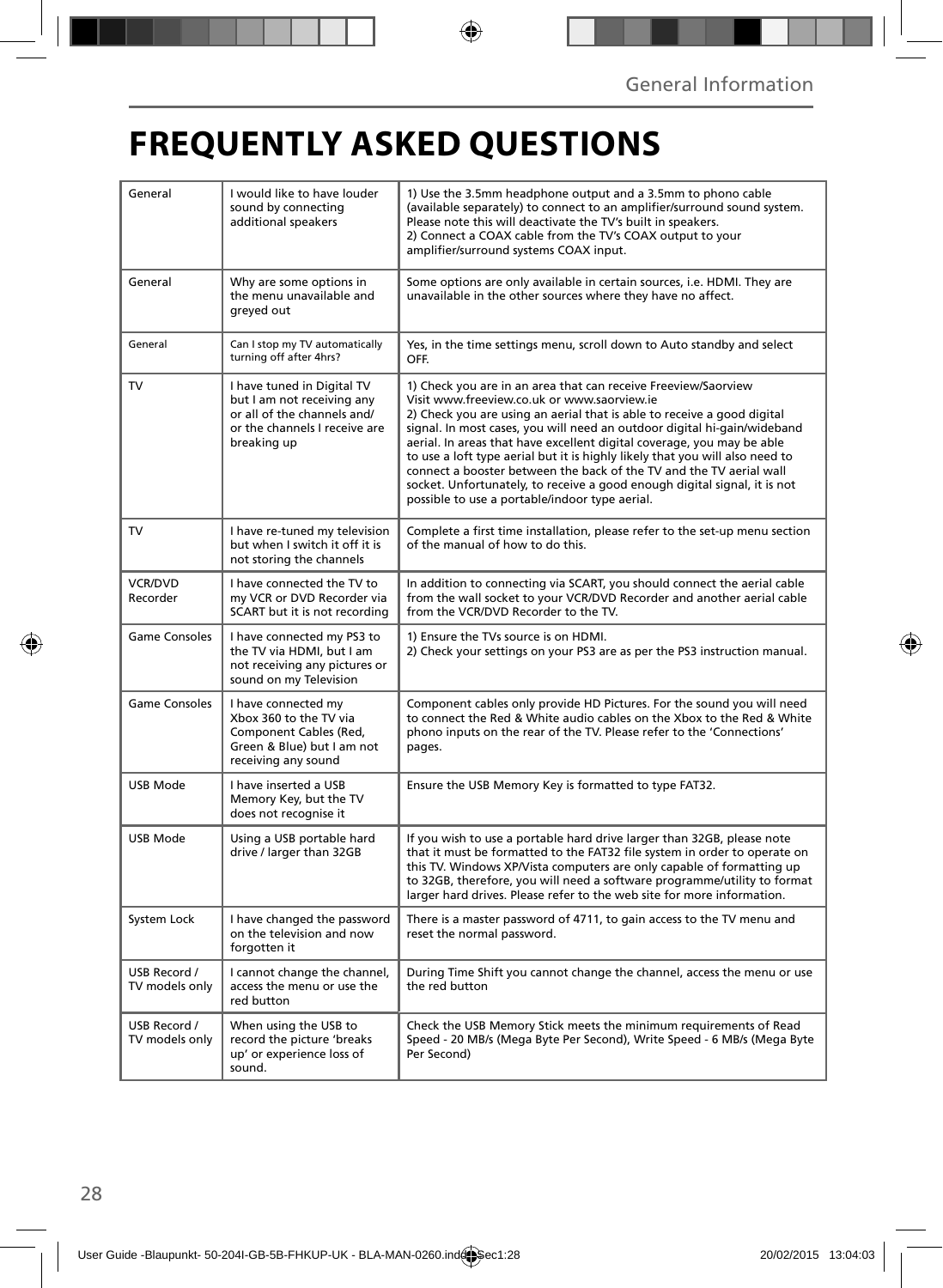## **TECHNICAL SPECIFICATION**

| <b>Supplier</b>                                                                                                                                                                                                  | <b>Blaupunkt</b>    |  |  |
|------------------------------------------------------------------------------------------------------------------------------------------------------------------------------------------------------------------|---------------------|--|--|
| Model ID                                                                                                                                                                                                         | 50/204I-GB-5B-FHKUP |  |  |
| Energy effiency class                                                                                                                                                                                            | $A+$                |  |  |
| Visible screen size (diagonal)                                                                                                                                                                                   | 127 cm / 50 inches  |  |  |
| On mode model average power consumption                                                                                                                                                                          | 65 W                |  |  |
| Annual energy consumption *1                                                                                                                                                                                     | 95 kWh              |  |  |
| Standby power consumption *2                                                                                                                                                                                     | < 0.5 W             |  |  |
| Off mode power consumption                                                                                                                                                                                       | 0 W                 |  |  |
| Screen resolution                                                                                                                                                                                                | 1920 (H) x 1080 (V) |  |  |
| *1: Energy consumption XYZ kWh per year, based on the power consumption of the television<br>operating 4 hours per day for 365 days. The actual energy consumption will depend on how the<br>television is used. |                     |  |  |

\*2: When the TV is turned off with the remote control/standby button and no function is active.

### **Additional Technical Information**

| <b>RF</b>                       | 75 ohm Antenna / Analog / DVB                                                                                                                                                       |  |  |
|---------------------------------|-------------------------------------------------------------------------------------------------------------------------------------------------------------------------------------|--|--|
| Inputs                          | 3 x HDMI, 1 x USB, 1 x SCART, 1 x Composite/Video,<br>1 x VGA/PC Input, 1 x VGA/PC Audio in, 1 x Component / Y Pb Pr,<br>1 x Audio In for Composite / Video and Component / Y Pb Pr |  |  |
| Sound Outputs                   | 1 x Coax audio output, 1 x 3.5mm Headphone                                                                                                                                          |  |  |
| Speaker / Sound Watts (RMS)     | 2x10 / 2x8                                                                                                                                                                          |  |  |
| Voltage and power consumption   | $110 - 240V \sim 50/60Hz$<br>65/80/110 W<br>(Home Mode/standard/max)                                                                                                                |  |  |
| Dimensions including stand (mm) | 1137W x 735H x 255D                                                                                                                                                                 |  |  |
| Net weight (Kgs)                | 20.4                                                                                                                                                                                |  |  |
| <b>Wall Mounting</b>            | VESA 400 x 400 (mm)                                                                                                                                                                 |  |  |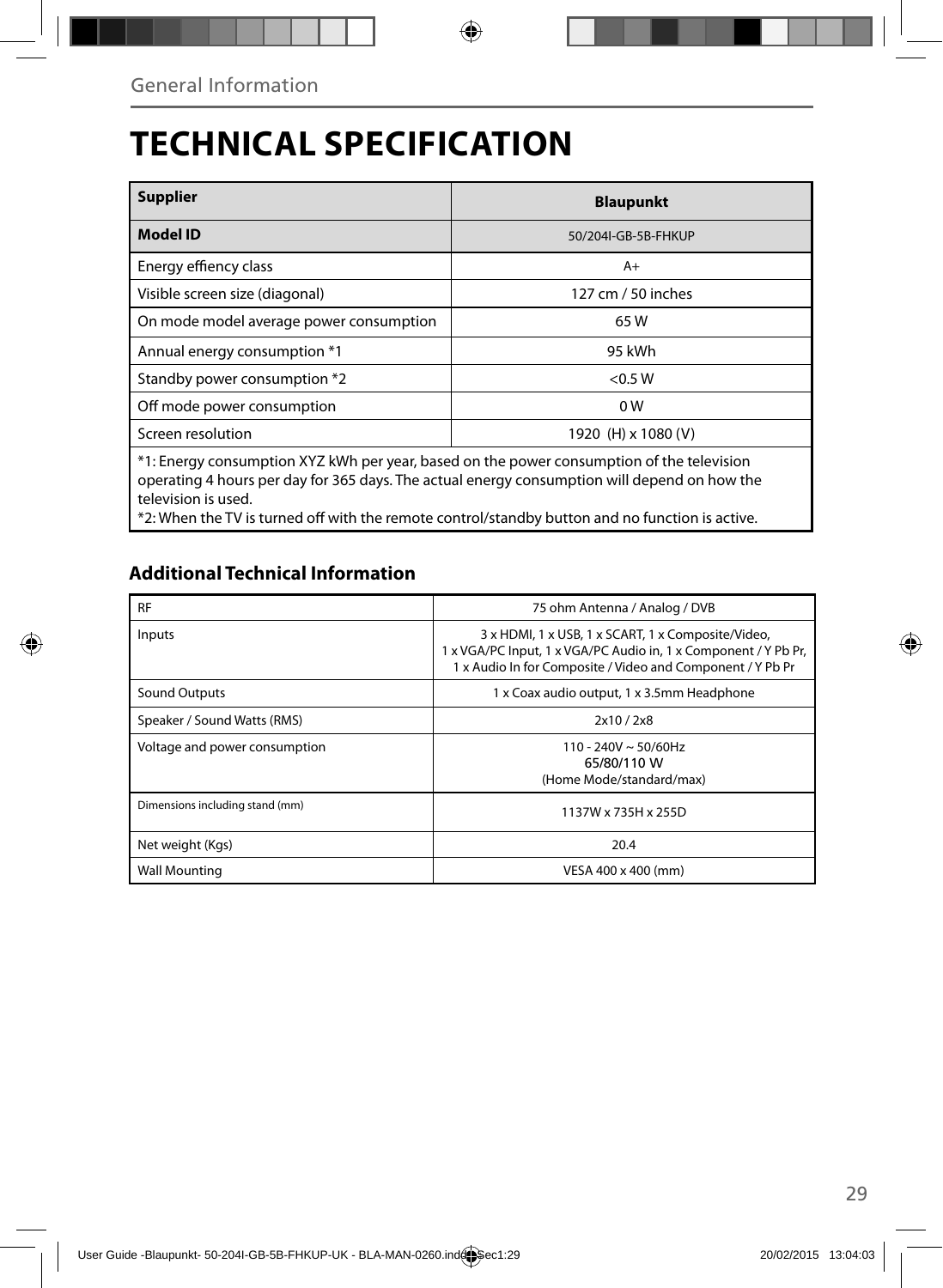## **TECHNICAL SPECIFICATION**

### **Compatible files in USB Mode**

|              | File Ext.      | Codec                                   |                         |                                                                               |
|--------------|----------------|-----------------------------------------|-------------------------|-------------------------------------------------------------------------------|
| <b>Media</b> |                | Video                                   | Audio                   | <b>Remark</b>                                                                 |
|              | .mpg           | MPEG-1, MPEG-2                          | MP3, WMA,<br><b>AAC</b> | Max Resolution: 1920x1080<br>Max Data rate: 40 Mbps                           |
|              | .avi           | Xvid, MJPEG,<br>MPEG-4 SP/ASP,<br>H.264 |                         | Max Resolution: 1920x1080<br>Max Data rate: 20 Mbps                           |
|              | .ts            | MPEG-2, H.264                           |                         |                                                                               |
| Movie        | .mov/<br>.mkv  | MPEG-4 SP/ASP,<br>H.264                 |                         |                                                                               |
|              | .dat           | MPEG-1                                  |                         |                                                                               |
|              | .mp $4$        | MPEG-4 SP/ASP,<br>H.264                 |                         |                                                                               |
|              |                | MPEG-1, MPEG-2                          |                         | Max Resolution: 720x576<br>Max Data rate: 40 Mbps                             |
|              | .vob           | MPEG-2                                  |                         |                                                                               |
| Music        | .mp3           |                                         | MP3                     | Sample Rate 8K-48KHz<br>Bit rate: 32K - 320Kbps                               |
|              | .wma           |                                         | <b>WMA</b>              | Channel: Mono/Stereo                                                          |
|              | .m4a/<br>.aac  |                                         | AAC                     | Sample Rate 16K-48KHz<br>Bit rate: $32K \sim 442Kbps$<br>Channel: Mono/Stereo |
|              | .jpg/<br>.jpeg | Progressive JPEG                        |                         | Max Resolution: 1024x768                                                      |
|              |                | <b>Baseline JPEG</b>                    |                         | Max Resolution: 8192x8192                                                     |
| Photo        | .bmp           | <b>BMP</b>                              |                         | Max Resolution: 6500x6500<br>Pixel Depth 1/4/8/16/24/32 bpp                   |
|              | .png           | Non-Interlaced                          |                         | Max Resolution: 3000x3000                                                     |
|              |                | Interlaced                              |                         | Max Resolution: 1500x1500                                                     |